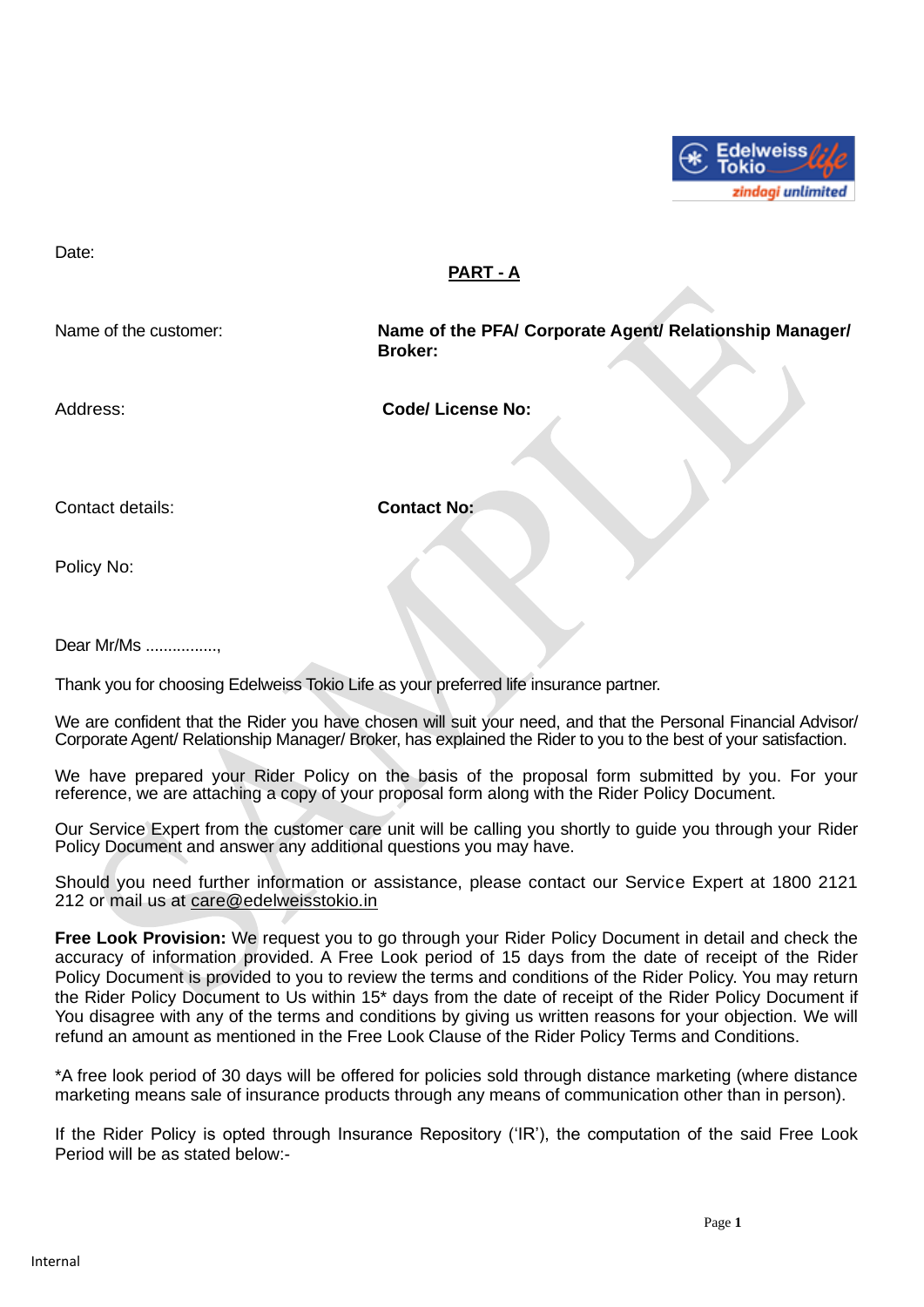For existing e-Insurance Account: Computation of the said Free Look Period will commence from the date of delivery of the e mail confirming the credit of the Insurance policy by the IR.

For New e-Insurance Account: If an application for e-Insurance Account accompanies the proposal for insurance, the date of receipt of the 'welcome kit' from the IR with the credentials to log on to the e-Insurance Account(e IA) or the delivery date of the email confirming the grant of access to the eIA or the delivery date of the email confirming the credit of the Insurance policy by the IR to the eIA, whichever is later, shall be reckoned for the purpose of computation of the free look period.

You need to send the original Policy (the entire booklet) along with a request letter to us at the corporate office address Edelweiss Tokio Life Insurance Company Limited, 4th Floor, Tower 3, Wing 'B', Kohinoor City Mall, Kohinoor City, Kirol Road, Kurla (W), Mumbai - 400070.

We look forward to servicing you during your Rider Policy Term and request you to keep the Rider Policy Document safely for future reference.

Regards,

**For Edelweiss Tokio Life Insurance Company Limited**

**Authorised Signatory**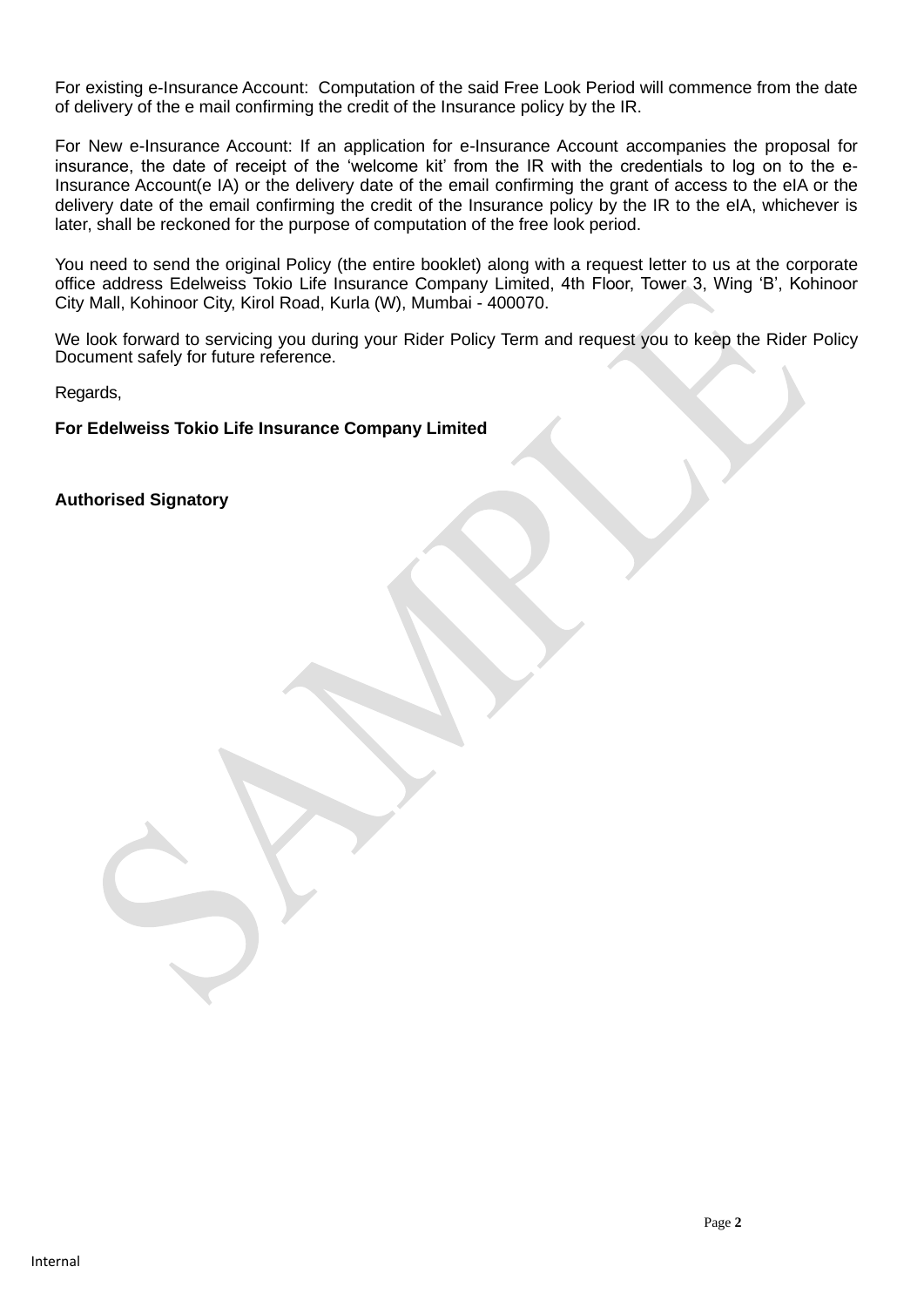#### **Edelweiss Tokio Life Insurance Company Limited Registered Office: 6th Floor, Tower 3, Wing 'B', Kohinoor City, Kirol Road, Kurla (W), Mumbai – 400070 Corporate Office: 4th Floor, Tower 3, Wing 'B', Kohinoor City, Kirol Road, Kurla (W), Mumbai 400070**

#### **Edelweiss Tokio Life – Payor Waiver Benefit Rider (An Individual, Non-Linked, Non-Par, Pure Risk Premium, Health Rider) UIN NO: 147B014V04**

## **POLICY PREAMBLE**

Edelweiss Tokio Life Insurance Company Limited has received a Proposal, Declaration along with Statements and the first premium from You. Both You and the Company have accepted that the said Proposal, Declaration along with Statements, reports or other documents are the basis of this contract of insurance and in consideration of and subject to receipt of due premiums as stated in the Policy Schedule, We have entered into this Rider Policy with You which is the legal contract between You and the Company and is subject to the Terms & Conditions as stated in this Rider Policy.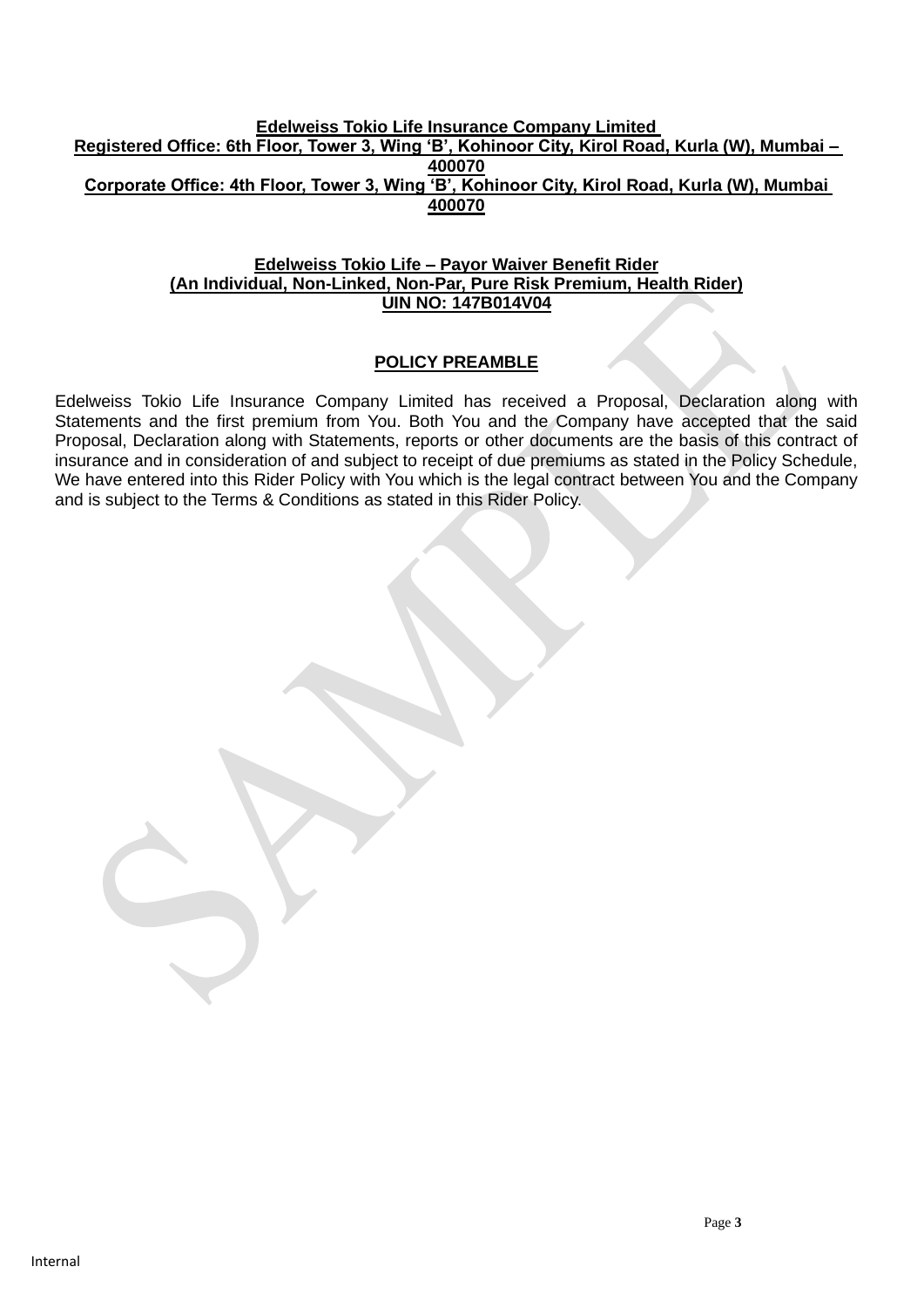#### **POLICY SCHEDULE**

| <b>Policy Number</b> | Rider Name & UIN No |
|----------------------|---------------------|
|                      |                     |

| Name of the Policyholder | Date of Birth | Gender | Aae |
|--------------------------|---------------|--------|-----|
|                          |               |        |     |
|                          |               |        |     |

| Name of the Life<br><b>Insured</b> | Date of Birth | Gender | Age | <b>Age Admitted</b> |
|------------------------------------|---------------|--------|-----|---------------------|
|                                    |               |        |     |                     |
|                                    |               |        |     |                     |

| Name of the Nominee | Name of the Appointee (in case nominee is a minor). |
|---------------------|-----------------------------------------------------|
|                     |                                                     |

| <b>Rider Details</b>                   |            |  |
|----------------------------------------|------------|--|
| <b>Risk Commencement Date</b>          |            |  |
| <b>Policy Commencement Date</b>        |            |  |
| Policy Term                            |            |  |
| Premium Paying Term                    |            |  |
| <b>Premium Frequency</b>               |            |  |
| Modal Premium*                         | Rs.        |  |
| <b>Annualized Premium</b>              | Rs.        |  |
| Modal Premium plus                     | Rs.        |  |
| Applicable Taxes <sup>#</sup> , if any |            |  |
| Premium Due Date(s)                    | Date/month |  |
| Last Premium Due Date                  |            |  |
| <b>Maturity Date</b>                   |            |  |

*#Applicable Taxes, if any will be collected separately over and above the premium.*

#### **BENEFIT INFORMATION**

|                     | Option 1 |                   | Death                                                           |
|---------------------|----------|-------------------|-----------------------------------------------------------------|
| Option<br>selected: | Option 2 |                   | Critical Illness (or) Accidental Total and Permanent Disability |
|                     | Option 3 | <b>Disability</b> | Death (or) Critical Illness (or) Accidental Total and Permanent |

*\* Premium rate is guaranteed during the Term of Rider Policy under Option 1. Whereas under Option 2 or 3, premium rate is guaranteed for first five years of Rider Policy and thereafter reviewable by Us every five years subject to IRDAI's approval, and the changes in premium rates will be applicable from the date of IRDAI approval.*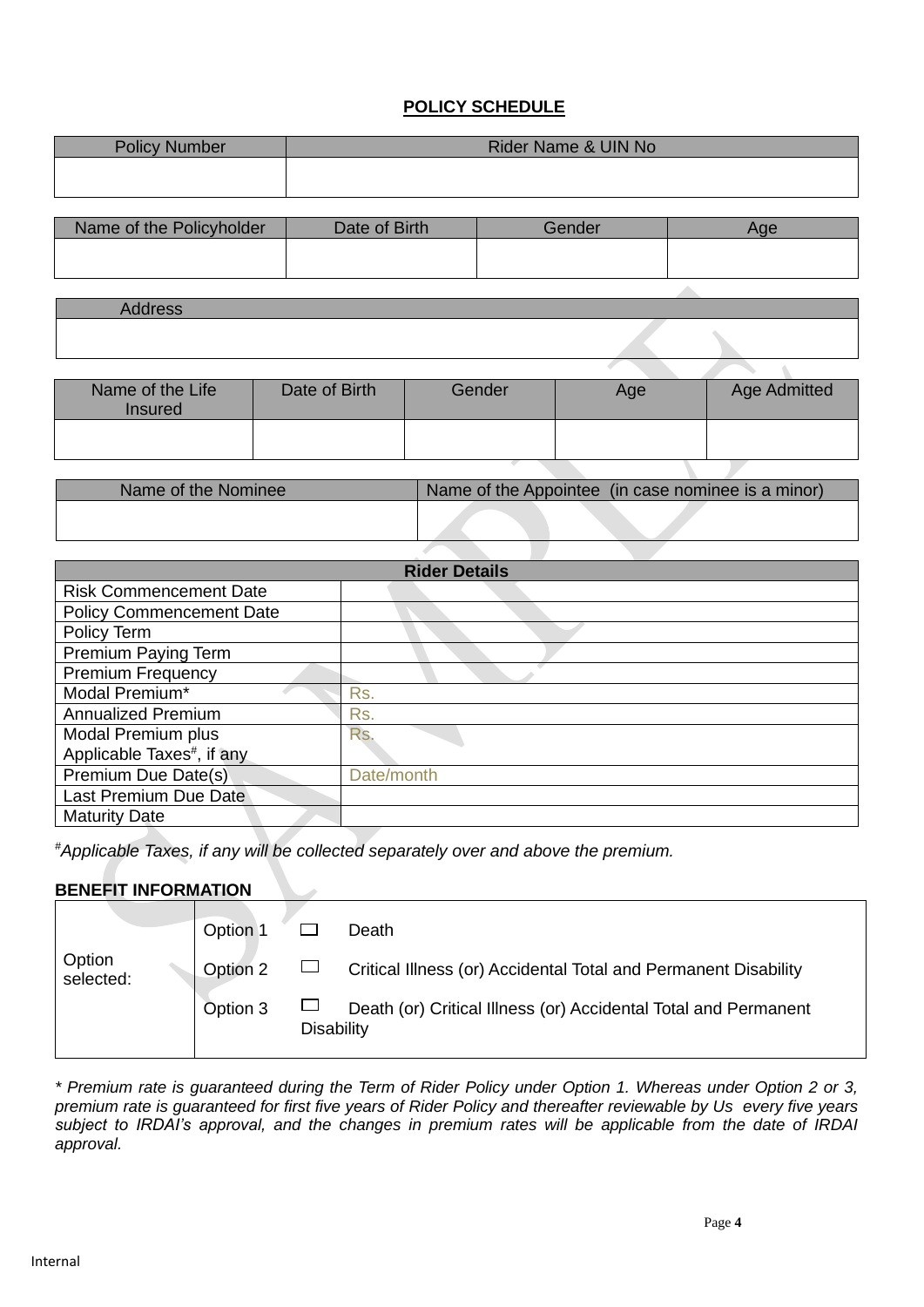#### **For and on behalf of "Edelweiss Tokio Life Insurance Company Ltd"**

# **Authorised Signatory**

We request you to go through the Rider Policy in detail and check for the accuracy of information provided in the Rider Policy and return the Rider Policy Document to Us for correcting the discrepancies if any.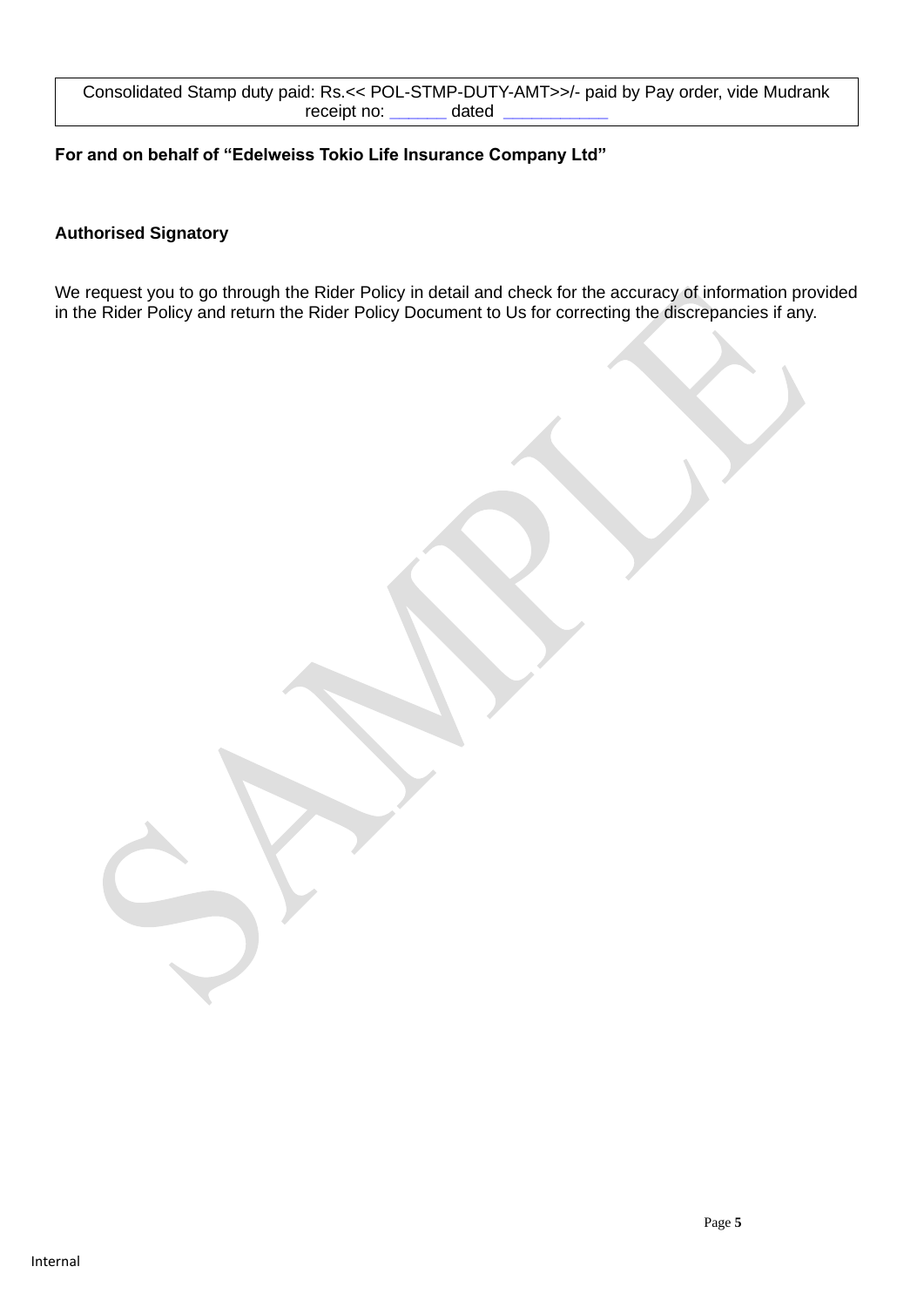# **PART – B**

## **DEFINITIONS**

| <b>Defined Term</b>                                         | <b>Meaning</b>                                                                                                                                                                                                                                                                                                                                                                                                                                                                                                                                                                                                                                                                                                                                                                                                                                                                                                                                                                                             |
|-------------------------------------------------------------|------------------------------------------------------------------------------------------------------------------------------------------------------------------------------------------------------------------------------------------------------------------------------------------------------------------------------------------------------------------------------------------------------------------------------------------------------------------------------------------------------------------------------------------------------------------------------------------------------------------------------------------------------------------------------------------------------------------------------------------------------------------------------------------------------------------------------------------------------------------------------------------------------------------------------------------------------------------------------------------------------------|
| Age:                                                        | means age of the Proposer at last birthday.                                                                                                                                                                                                                                                                                                                                                                                                                                                                                                                                                                                                                                                                                                                                                                                                                                                                                                                                                                |
| <b>Appointee:</b>                                           | means the person named in the Schedule who will accept and hold in trust<br>all amounts payable under the Rider Policy on behalf of the Nominee if the<br>Nominee is less than Age 18 on the date of payment.                                                                                                                                                                                                                                                                                                                                                                                                                                                                                                                                                                                                                                                                                                                                                                                              |
| <b>Accident:</b>                                            | means a sudden, unforeseen and involuntary event caused by external,<br>visible and violent means.                                                                                                                                                                                                                                                                                                                                                                                                                                                                                                                                                                                                                                                                                                                                                                                                                                                                                                         |
| <b>Accidental Total and</b><br><b>Permanent Disability:</b> | means disability caused by bodily injury, which causes permanent inability to<br>perform any occupation or to engage in any activities for remuneration or<br>profits. This disability should last for at least one hundred and eighty (180)<br>days before being eligible for total and permanent disability benefits.<br>Total and permanent disability also includes the loss of both arms, or both                                                                                                                                                                                                                                                                                                                                                                                                                                                                                                                                                                                                     |
|                                                             | legs, or one arm and one leg, or of both eyes. Loss of arms means<br>dismemberment by amputation from the wrist joint and loss of legs means<br>dismemberment by amputation from the ankle joint. Loss of eyes means<br>entire and irrecoverable loss of sight. In these circumstances waiting period<br>of 180 days will not be applicable.                                                                                                                                                                                                                                                                                                                                                                                                                                                                                                                                                                                                                                                               |
|                                                             | Further the company reserves the right to call for medical examination as<br>they may require fit in this regard. The premium during the 180 day waiting<br>period needs to be paid by the policyholder. However once the policyholder<br>is eligible for the claim, the company will reimburse the premiums paid by<br>the policyholder during the 180 days.                                                                                                                                                                                                                                                                                                                                                                                                                                                                                                                                                                                                                                              |
| <b>Approved Specialist:</b>                                 | means a person qualifying as Doctor/Certified Physician and also holds<br>either Post Graduate Diploma or Post Graduate degree in specialist field<br>being recognized by the Medical Council of India or of the respective States<br>of India, if so required and acting within the scope of the license of<br>registration granted to him/her. The following are fields currently recognised<br>by the Medical Council of India:                                                                                                                                                                                                                                                                                                                                                                                                                                                                                                                                                                         |
|                                                             | Anesthesiology, Aviation Medicine, Anatomy, Biochemistry, Biophysics,<br>Cardiology, Clinical Hematology, Clinical Pathology, Clinical Pharmacology,<br>Community Medicine, Dermatology, Venerology and Leprosy,<br>Endocrinology, Family Medicine, Forensic Medicine, General Medicine,<br>Geriatrics, Immuno Haematology and Blood Transfusion, Immunology,<br>Marine Medicine, Medical Gastroenterology, Medical Genetics, Medical<br>Oncology,<br>Microbiology, Neonatology, Nephrology, Neurology, Neuro<br>radiology,<br>Nuclear Medicine, Nutrition, Obstetrics & Gynecology,<br>Occupational Health, Ophthalmology, Orthopedics, Oto-Rhino Laryngology,<br>Pathology, Paediatrics, Pharmacology, Physical Medicine Rehabilitation,<br>Physiology, Psychiatry, Public Health, Radiation Medicine, Radio diagnosis,<br>Radiological Physics, Radio therapy, Rheumatology, Sports Medicine,<br>Tropical Medicine & Health, Tuberculosis & Respiratory Medicine or<br>Pulmonary Medicine and Virology. |
| <b>Congenital Anomaly</b>                                   | means a condition which is present since birth, and which is abnormal with<br>reference to form, structure or position.                                                                                                                                                                                                                                                                                                                                                                                                                                                                                                                                                                                                                                                                                                                                                                                                                                                                                    |
|                                                             | <b>Internal Congenital Anomaly</b><br>a.<br>Congenital anomaly which is not in the visible and accessible parts<br>of the body.                                                                                                                                                                                                                                                                                                                                                                                                                                                                                                                                                                                                                                                                                                                                                                                                                                                                            |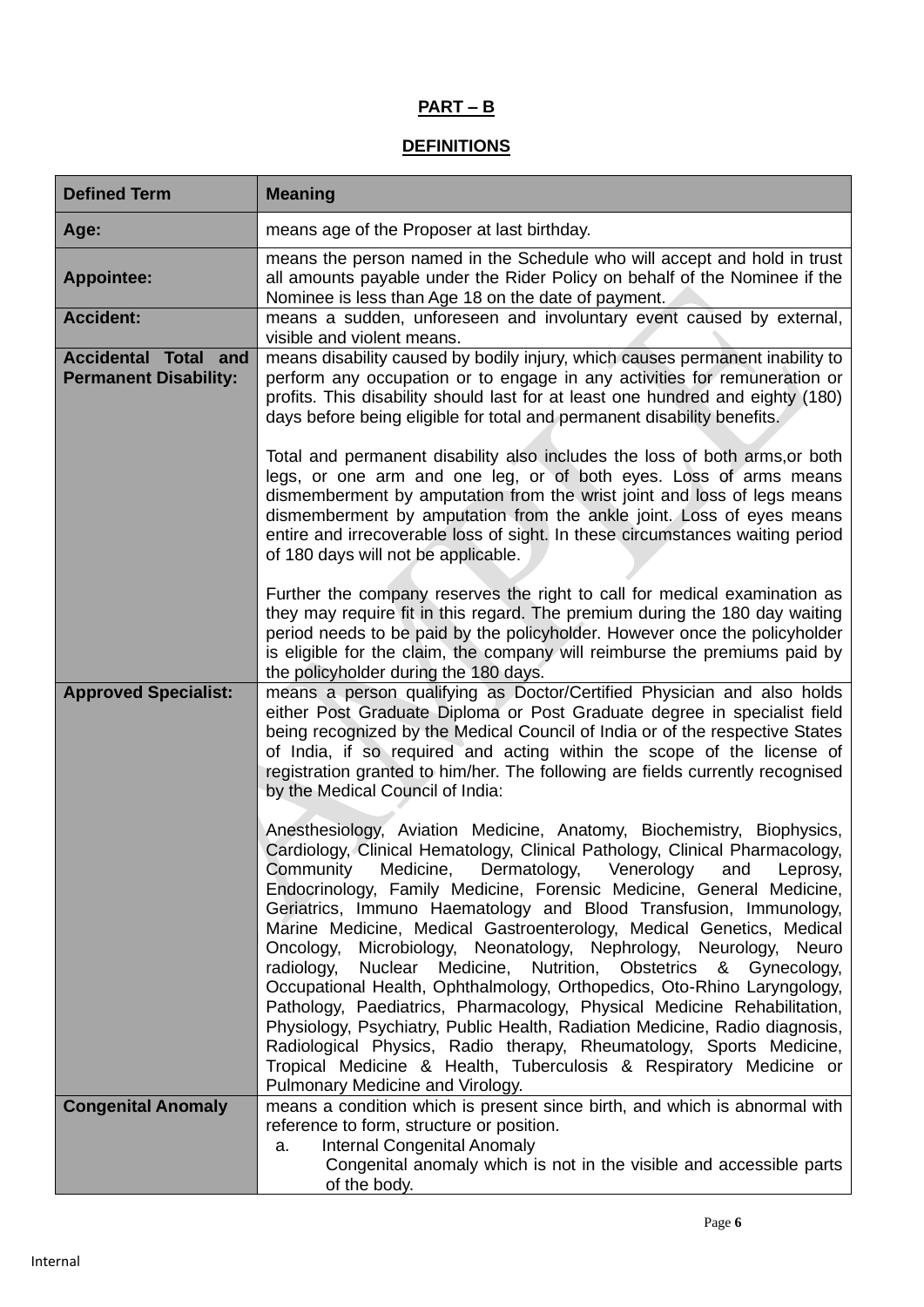|                             | b.<br><b>External Congenital Anomaly</b>                                                                                                                  |
|-----------------------------|-----------------------------------------------------------------------------------------------------------------------------------------------------------|
|                             | Congenital anomaly which is in the visible and accessible parts of<br>the body.                                                                           |
| <b>Day Care Centre</b>      | means any institution established for day care treatment of illness and / or                                                                              |
|                             | injuries or a medical set-up with a hospital and which has been registered                                                                                |
|                             | with the local authorities, wherever applicable, and is under supervision of a                                                                            |
|                             | registered and qualified medical practitioner AND must comply with all                                                                                    |
|                             | minimum criteria as under:- has qualified nursing staff under its                                                                                         |
|                             | employment, has qualified medical practitioner (s) in charge, has fully                                                                                   |
|                             | equipped operation theatre of its own where surgical procedures are carried<br>out, maintains daily records of patients and will make these accessible to |
|                             | the Insurance company's authorized personnel.                                                                                                             |
| <b>Day Care Treatment</b>   | means medical treatment and/or surgical procedure which is:                                                                                               |
|                             | i. undertaken under General or Local Anaesthesia in a hospital/day care                                                                                   |
|                             | centre in less than 24 hours because of technological advancement, and                                                                                    |
|                             | ii. which would have otherwise required a hospitalization of more than 24                                                                                 |
|                             | hours.                                                                                                                                                    |
|                             | Treatment normally taken on an out-patient basis is not included in the                                                                                   |
|                             | scope of this definition.                                                                                                                                 |
| <b>Certified</b><br>Doctor/ | means a person who holds a degree of a recognized medical institute and is                                                                                |
| <b>Physician</b>            | registered by Medical Council of India or of the respective States of India, if                                                                           |
|                             | so required and acting within the scope of the license of registration granted                                                                            |
|                             | to him/her and including physicians, specialists, anaesthetists and surgeons                                                                              |
|                             | and specifically excluding any doctors or practitioners in non-allopathic<br>fields.                                                                      |
|                             | means the specified period of time immediately following the premium due                                                                                  |
|                             | date during which a payment can be made to renew or continue a Rider                                                                                      |
| <b>Grace Period:</b>        | Policy in force without loss of continuity benefits such as waiting periods and                                                                           |
|                             | coverage of pre-existing diseases. Coverage is not available for the period                                                                               |
|                             | for which no premium is received.                                                                                                                         |
| <b>Hospital:</b>            | A hospital means any institution established for in-patient care and day care                                                                             |
|                             | treatment of illness and/or injuries and which has been registered as a<br>hospital with the local authorities under the Clinical Establishments          |
|                             | (Registration and Regulation) Act, 2010 or under the enactments specified                                                                                 |
|                             | under the Schedule of Section 56(1) and the said Act OR complies with all                                                                                 |
|                             | minimum criteria as under:                                                                                                                                |
|                             |                                                                                                                                                           |
|                             | i) has qualified nursing staff under its employment round the clock;                                                                                      |
|                             | ii) has at least 10 in-patient beds in towns having a population of less than<br>10,00,000 and at least 15 in-patient beds in all other places;           |
|                             | iii) has qualified medical practitioner(s) in charge round the clock;                                                                                     |
|                             | iv) has a fully equipped operation theatre of its own where surgical                                                                                      |
|                             | procedures are carried out;                                                                                                                               |
|                             | v) maintains daily records of patients and makes these accessible to the                                                                                  |
|                             | Insurance company's authorized personnel;                                                                                                                 |
| <b>Hospitalization:</b>     | means admission in a Hospital for a minimum period of 24 consecutive 'In-                                                                                 |
|                             | patient Care' hours except for specified procedures/ treatments, where such<br>admission could be for a period of less than 24 consecutive hours.         |
| <b>Illness:</b>             | means a sickness or a disease or pathological condition leading to the                                                                                    |
|                             | impairment of normal physiological function and requires medical treatment.                                                                               |
|                             |                                                                                                                                                           |
|                             | a. Acute condition - Acute condition is a disease, illness or injury that is likely                                                                       |
|                             | to respond quickly to treatment which aims to return the person to his or her                                                                             |
|                             | state of health immediately before suffering the disease/ illness/ injury which<br>leads to full recovery                                                 |
|                             | b. Chronic condition - A chronic condition is defined as a disease, illness, or                                                                           |
|                             |                                                                                                                                                           |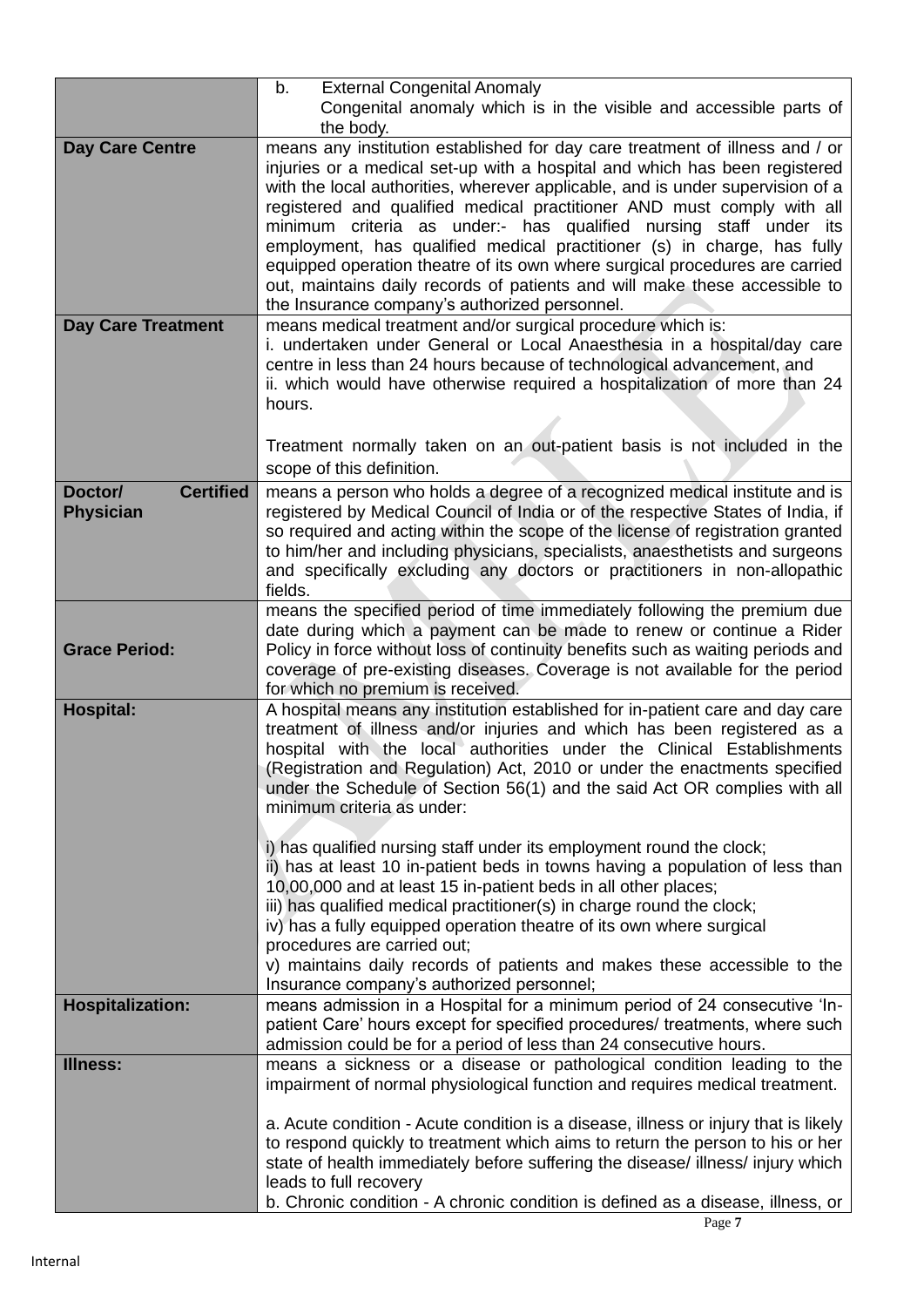|                                                           | injury that has one or more of the following characteristics:<br>- it needs ongoing or long-term monitoring through consultations,<br>examinations, check-ups, and /or tests<br>- it needs ongoing or long-term control or relief of symptoms<br>- it requires rehabilitation for the patient or for the patient to be specially                                                                                 |
|-----------------------------------------------------------|------------------------------------------------------------------------------------------------------------------------------------------------------------------------------------------------------------------------------------------------------------------------------------------------------------------------------------------------------------------------------------------------------------------|
|                                                           | trained to cope with it<br>- it continues indefinitely                                                                                                                                                                                                                                                                                                                                                           |
| Injury:                                                   | - it recurs or is likely to recur.<br>means accidental physical bodily harm excluding illness or disease solely<br>and directly caused by external, violent and visible and evident means<br>which is verified and certified by a Medical Practitioner.                                                                                                                                                          |
| <b>IRDAI / Authority:</b>                                 | Means The Insurance Regulatory and Development Authority of India.                                                                                                                                                                                                                                                                                                                                               |
| <b>Insurance Act:</b>                                     | means The Insurance Laws (Amendment) Act, 2015 as amended from time<br>to time.                                                                                                                                                                                                                                                                                                                                  |
| <b>Life Insured:</b>                                      | means the person named in the Rider Schedule whose life is insured under<br>this Rider Policy.                                                                                                                                                                                                                                                                                                                   |
| <b>Medical Advice:</b>                                    | means any consultation or advice from a Medical Practitioner including the<br>issuance of any prescription or follow-up prescription.                                                                                                                                                                                                                                                                            |
| <b>Medically</b><br><b>Necessary</b><br><b>Treatment:</b> | means any treatment, tests, medication, or stay in hospital or part a stay in<br>hospital which                                                                                                                                                                                                                                                                                                                  |
|                                                           | is required for the medical management of the illness or injury suffered<br>by the insured;                                                                                                                                                                                                                                                                                                                      |
|                                                           | must not exceed the level of care necessary to provide sa`fe, adequate<br>٠                                                                                                                                                                                                                                                                                                                                      |
|                                                           | and appropriate medical care in scope, duration, or intensity;                                                                                                                                                                                                                                                                                                                                                   |
|                                                           | must have been prescribed by a medical practitioner,<br>$\bullet$<br>must conform to the professional standards widely accepted in<br>$\bullet$                                                                                                                                                                                                                                                                  |
|                                                           | international medical practice or by the medical community in India.                                                                                                                                                                                                                                                                                                                                             |
| <b>Medical Practitioner:</b>                              | means a person who holds a valid registration from the Medical Council of<br>any state or Medical Council of India or Council for Indian Medicine or for<br>Homeopathy set up by the Government of India or a State Government and<br>is thereby entitled to practice medicine within its jurisdiction; and is acting<br>within its scope and jurisdiction of license.<br>The Medical practitioner should not be |
|                                                           | • The policyholder/insured person himself/herself; or                                                                                                                                                                                                                                                                                                                                                            |
|                                                           | An authorised insurance intermediary (or related persons) involved<br>with selling or servicing the insurance contract in question; or                                                                                                                                                                                                                                                                           |
|                                                           | Employed by or under contractual engagement with the insurance                                                                                                                                                                                                                                                                                                                                                   |
|                                                           | company;<br>Related to the policyholder/insured person by blood or marriage                                                                                                                                                                                                                                                                                                                                      |
| <b>Maturity Date:</b>                                     | means the date specified in the Rider Schedule on which the Rider Policy<br>matures.                                                                                                                                                                                                                                                                                                                             |
| <b>Nominee:</b>                                           | means the person specified in the Schedule nominated in accordance with<br>the Section 39 of the Insurance Laws (Amendment) Act, 2015.                                                                                                                                                                                                                                                                           |
| <b>Pre-existing Disease:</b>                              | means any condition, ailment, injury or disease:                                                                                                                                                                                                                                                                                                                                                                 |
|                                                           | a) That is/are diagnosed by a physician within 48 months prior to the                                                                                                                                                                                                                                                                                                                                            |
|                                                           | effective date of the policy issued by the insurer or its reinstatement or                                                                                                                                                                                                                                                                                                                                       |
|                                                           | b) For which medical advice or treatment was recommended by, or received                                                                                                                                                                                                                                                                                                                                         |
|                                                           | from, a physician within 48 months prior to the effective date of the policy<br>issued by the insurer or its reinstatement.                                                                                                                                                                                                                                                                                      |
|                                                           | means the contract of insurance as evidenced by this Rider Policy                                                                                                                                                                                                                                                                                                                                                |
| <b>Policy:</b>                                            | Document, the Proposal Form, the Schedule/(s) and any<br>other<br>information/document/(s) provided to Us in respect of the Proposal Form<br>and any endorsement issued by Us.                                                                                                                                                                                                                                   |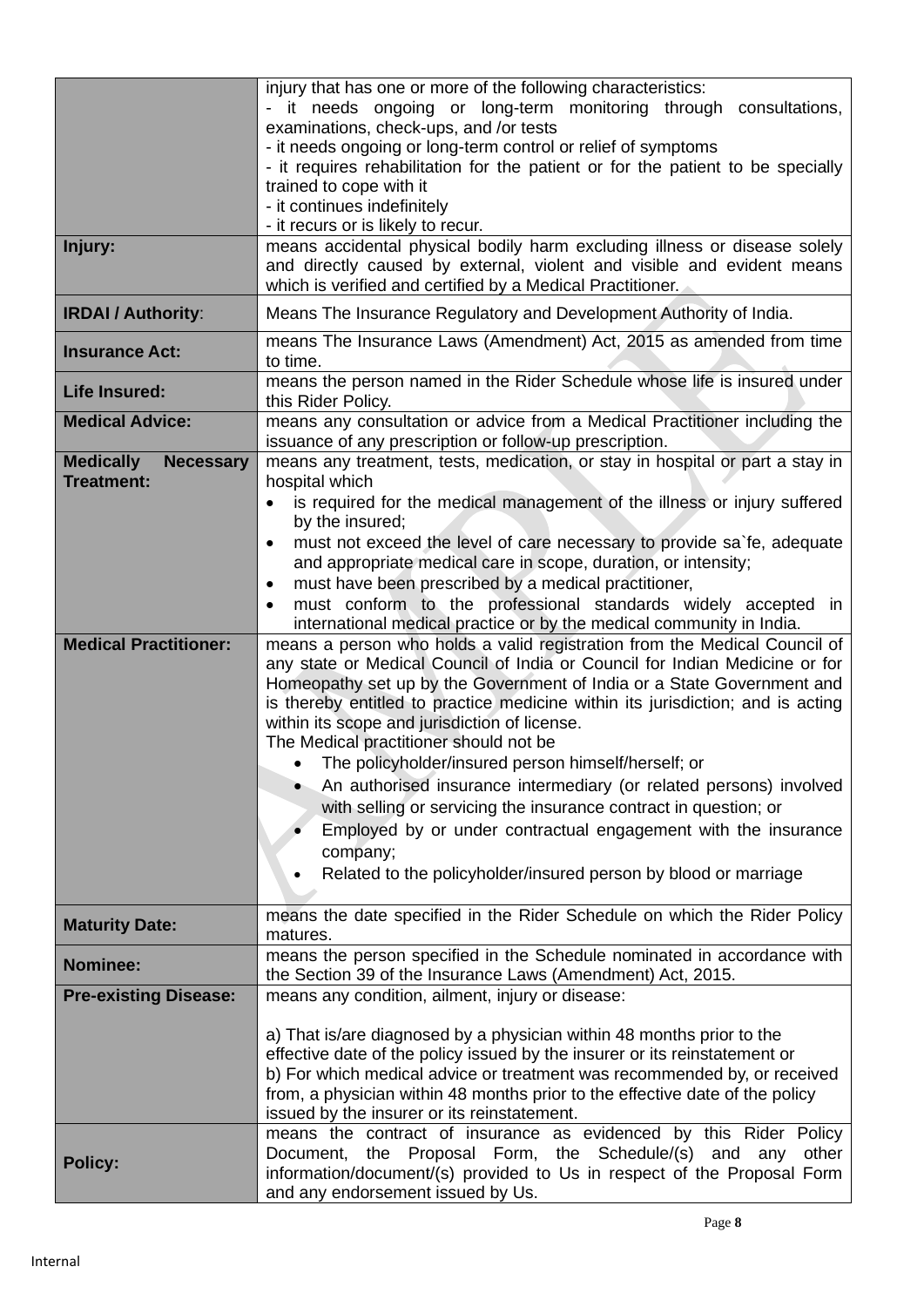| <b>Policy Anniversary:</b>                                   | means the date corresponding with the Policy Commencement Date<br>specified in the Schedule in every calendar year.                                                                                                                                                                                                                                                                                                                                                                                             |
|--------------------------------------------------------------|-----------------------------------------------------------------------------------------------------------------------------------------------------------------------------------------------------------------------------------------------------------------------------------------------------------------------------------------------------------------------------------------------------------------------------------------------------------------------------------------------------------------|
| <b>Policy Year:</b>                                          | a period of one year between any of the two consecutive Policy Anniversary.                                                                                                                                                                                                                                                                                                                                                                                                                                     |
| <b>Policy</b><br><b>Commencement Date:</b>                   | means the date as shown in the Policy Schedule from which the Policy<br>Anniversaries, Policy Term, Policy Years, and Premium Due Dates are<br>determined.                                                                                                                                                                                                                                                                                                                                                      |
| <b>Policy Term:</b>                                          | means the term in years between the Policy Commencement Date and<br>expiry date of the Rider Policy. In case the Rider is opted on a Base Plan<br>Anniversary subsequent to the Risk Commencement Date of the Base Plan,<br>the Policy Term of Rider would be equal to the remaining Premium Paying<br>Term of the Base Plan. However, in case the entry age of Proposer plus<br>Base Plan Premium Paying Term is beyond 70 years, the Policy Term of<br>Rider will be 70 years less entry age of the Proposer. |
| <b>Premium Paying Term:</b>                                  | means the term in years during which the Premiums are required to be paid<br>under the Policy. In case the Rider is opted on a Base Plan Anniversary<br>subsequent to the Risk Commencement Date of the Base Plan, the Rider<br>Premium Paying Term will be equal to remaining premium payment term of<br>the Base Plan. However, in case the entry age of Proposer plus Base Plan<br>Premium Paying Term is beyond 70 years, the Rider premium paying term<br>will be 70 years less entry age of the Proposer  |
| <b>Proposal Form:</b>                                        | means the signed, dated application form and any accompanying<br>declarations or statements submitted to Us.                                                                                                                                                                                                                                                                                                                                                                                                    |
| <b>Qualified Nurse:</b>                                      | means a person who holds a valid registration from the Nursing Council of<br>India or the Nursing Council of any state in India.                                                                                                                                                                                                                                                                                                                                                                                |
| <b>Revival:</b>                                              | means the restoration of the policy, which was discontinued due to the non-<br>payment of premium, by Us with all the benefits.                                                                                                                                                                                                                                                                                                                                                                                 |
| <b>Rider:</b>                                                | means the 'Edelweiss Tokio Life - Payor Waiver Benefit Rider' issued by Us<br>and appended to the Policy of Base Plan.                                                                                                                                                                                                                                                                                                                                                                                          |
| <b>Rider Premium:</b>                                        | means the premium payable for the Rider as specified in the Policy<br>Schedule.<br>If the Policy Schedule specifies that: (a) Option 1 is applicable under the<br>Rider, then the Rider Premium is guaranteed during the Term of the Rider<br>Policy; (b) Option 2 or Option 3 is applicable under the Rider, then the Rider<br>Premium is guaranteed for the first five (5) Policy Years, but is subject to<br>review by the Company thereafter with the IRDAI's approval.                                     |
| <b>Risk Commencement</b><br>Date:                            | the date on which Your rights, benefits and risk cover begin, as shown in the<br>Policy Schedule.                                                                                                                                                                                                                                                                                                                                                                                                               |
| <b>Surgical</b><br><b>Surgery</b><br>or<br><b>Procedure:</b> | Surgery or Surgical Procedure means manual and / or operative procedure<br>(s) required for treatment of an illness or injury, correction of deformities and<br>defects, diagnosis and cure of diseases, relief suffering and prolongation of<br>life, performed in a hospital or day care centre by a medical practitioner.                                                                                                                                                                                    |
| <b>Surrender:</b>                                            | means the complete withdrawal or termination of the Policy.                                                                                                                                                                                                                                                                                                                                                                                                                                                     |
| <b>Surrender Value:</b>                                      | means an amount, if any, that becomes payable in case of surrender of the<br>Policy.                                                                                                                                                                                                                                                                                                                                                                                                                            |
| We/Our/Us/Company:                                           | Edelweiss Tokio Life Insurance Company Limited.                                                                                                                                                                                                                                                                                                                                                                                                                                                                 |
| You/ Your:                                                   | means the Policyholder named in the Schedule.                                                                                                                                                                                                                                                                                                                                                                                                                                                                   |

# **Definition of Critical Illnesses:**

| <b>Critical Illness</b> | <b>Description &amp; Conditions for applicability</b>                         |
|-------------------------|-------------------------------------------------------------------------------|
| <b>Cancer of</b>        | A malignant tumour characterised by the uncontrolled growth and spread of     |
| <b>Specified</b>        | malignant cells with invasion & destruction of normal tissues. This diagnosis |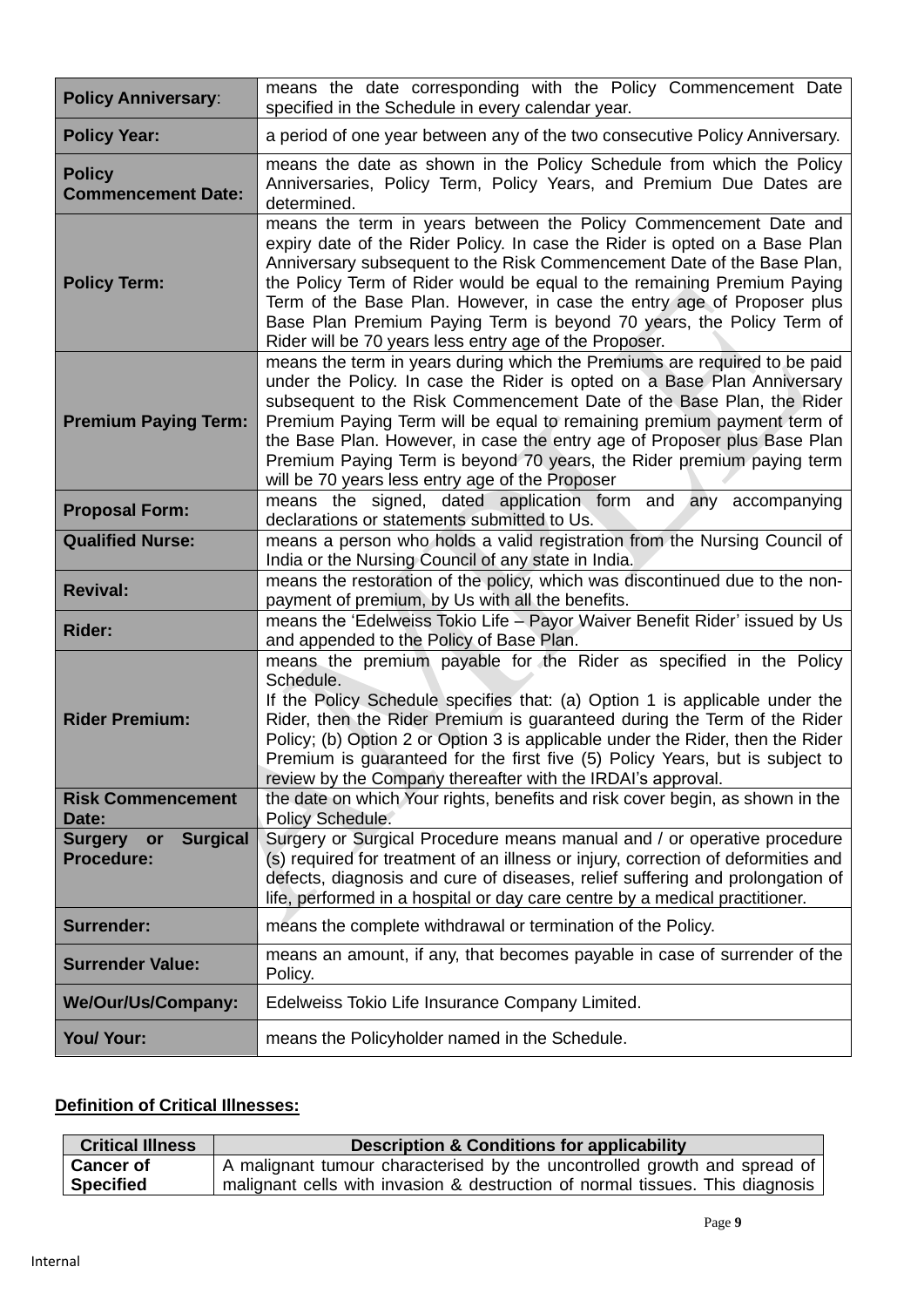| <b>Severity</b>                                                                                  | must be supported by histological evidence of malignancy. The term cancer<br>includes leukemia, lymphoma and sarcoma.                                                                                                                                                                                                                                                                                                                                                                                                                                                                                                                                                                                                                                                                                                                                                                                                                                                                                                                                                                                                                                                                                                 |  |
|--------------------------------------------------------------------------------------------------|-----------------------------------------------------------------------------------------------------------------------------------------------------------------------------------------------------------------------------------------------------------------------------------------------------------------------------------------------------------------------------------------------------------------------------------------------------------------------------------------------------------------------------------------------------------------------------------------------------------------------------------------------------------------------------------------------------------------------------------------------------------------------------------------------------------------------------------------------------------------------------------------------------------------------------------------------------------------------------------------------------------------------------------------------------------------------------------------------------------------------------------------------------------------------------------------------------------------------|--|
|                                                                                                  | <b>Exclusions</b><br>The following are excluded -                                                                                                                                                                                                                                                                                                                                                                                                                                                                                                                                                                                                                                                                                                                                                                                                                                                                                                                                                                                                                                                                                                                                                                     |  |
|                                                                                                  | i. All tumors which are histologically described as carcinoma in situ, benign,<br>pre-malignant, borderline malignant, low malignant potential, neoplasm of<br>unknown behavior, or non-invasive, including but not limited to: Carcinoma in<br>situ of breasts, Cervical dysplasia CIN-1, CIN-2 and CIN-3.<br>ii. Any non-melanoma skin carcinoma unless there is evidence of metastases<br>to lymph nodes or beyond;<br>iii. Malignant melanoma that has not caused invasion beyond the epidermis;<br>iv. All tumors of the prostate unless histologically classified as having a<br>Gleason score greater than 6 or having progressed to at least clinical TNM<br>classification T2N0M0<br>v. All Thyroid cancers histologically classified as T1N0M0 (TNM Classification)<br>or below;<br>vi. Chronic lymphocytic leukaemia less than RAI stage 3<br>vii. Non-invasive papillary cancer of the bladder histologically described as<br>TaN0M0 or of a lesser classification,<br>viii. All Gastro-Intestinal Stromal Tumors histologically classified as T1N0M0<br>(TNM Classification) or below and with mitotic count of less than or equal to<br>5/50 HPFs;<br>ix. All tumours in the presence of HIV infection. |  |
| <b>Open Chest</b><br><b>CABG</b>                                                                 | The actual undergoing of heart surgery to correct blockage or narrowing in<br>one or more coronary artery(s), by coronary artery bypass grafting done via a<br>sternotomy (cutting through the breast bone) or minimally invasive keyhole<br>coronary artery bypass procedures. The diagnosis must be supported by a<br>coronary angiography and the realization of surgery has to be confirmed by a<br>cardiologist.<br>The following are excluded:                                                                                                                                                                                                                                                                                                                                                                                                                                                                                                                                                                                                                                                                                                                                                                  |  |
|                                                                                                  | Angioplasty and/or any other intra-arterial procedures                                                                                                                                                                                                                                                                                                                                                                                                                                                                                                                                                                                                                                                                                                                                                                                                                                                                                                                                                                                                                                                                                                                                                                |  |
| <b>Myocardial</b><br><b>Infarction (First</b><br><b>Heart Attack of</b><br>specific<br>severity) | The first occurrence of heart attack or myocardial infarction which means the<br>death of a portion of the heart muscle as a result of inadequate blood supply<br>to the relevant area. The diagnosis for Myocardial Infarction should be<br>evidenced by all of the following criteria:<br>1. a history of typical clinical symptoms consistent with the diagnosis of<br>Acute Myocardial Infarction (for e.g. typical chest pain)<br>2. new characteristic electrocardiogram changes<br>3. elevation of infarction specific enzymes, Troponins or other specific<br>biochemical markers.                                                                                                                                                                                                                                                                                                                                                                                                                                                                                                                                                                                                                            |  |
|                                                                                                  | <b>Exclusions:</b><br>The following are excluded:<br>i. Other acute Coronary Syndromes<br>ii. Any type of angina pectoris.<br>iii.A rise in cardiac biomarkers or Troponin T or I in absence of overt ischemic<br>heart disease OR following an intra-arterial cardiac procedure.                                                                                                                                                                                                                                                                                                                                                                                                                                                                                                                                                                                                                                                                                                                                                                                                                                                                                                                                     |  |
| <b>Open Heart</b><br><b>Replacement</b><br>OR Repair of<br><b>Heart Valves</b>                   | The actual undergoing of open-heart valve surgery is to replace or repair one<br>or more heart valves, as a consequence of defects in, abnormalities of, or<br>disease-affected cardiac valve(s). The diagnosis of the valve abnormality must<br>be supported by an echocardiography and the realization of surgery has to be<br>confirmed by a specialist medical practitioner.                                                                                                                                                                                                                                                                                                                                                                                                                                                                                                                                                                                                                                                                                                                                                                                                                                      |  |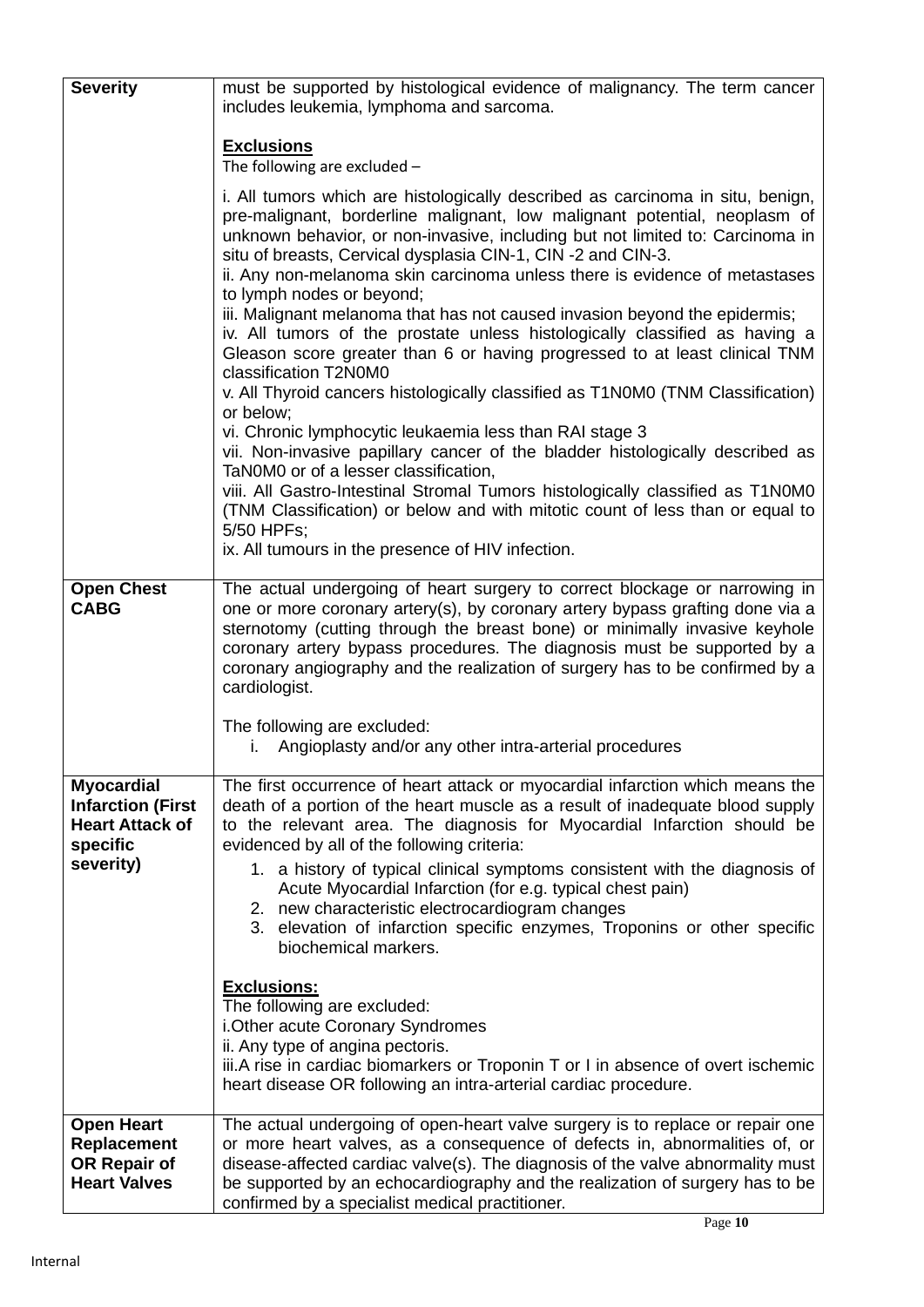|                                                                                                             | <b>Exclusions:</b><br>Catheter based techniques including but not limited to, balloon valvotomy/<br>valvuloplasty are excluded.                                                                                                                                                                                                                                                                                                                                                                                                                                                                         |
|-------------------------------------------------------------------------------------------------------------|---------------------------------------------------------------------------------------------------------------------------------------------------------------------------------------------------------------------------------------------------------------------------------------------------------------------------------------------------------------------------------------------------------------------------------------------------------------------------------------------------------------------------------------------------------------------------------------------------------|
| <b>Kidney Failure</b><br><b>Requiring</b><br><b>Regular Dialysis</b><br><b>Third Degree</b><br><b>Burns</b> | End stage renal disease presenting as chronic irreversible failure of both<br>kidneys to function, as a result of which either regular renal dialysis<br>(hemodialysis or peritoneal dialysis) is instituted or renal transplantation is<br>carried out. Diagnosis has to be confirmed by a specialist medical practitioner.<br>There must be third-degree burns with scarring that cover at least 20% of the<br>body's surface area. The diagnosis must confirm the total area involved using<br>standardized, clinically accepted, body surface area charts covering 20% of<br>the body surface area. |
| Major Organ /<br><b>Bone Marrow</b><br><b>Transplant</b>                                                    | The actual undergoing of a transplant of:<br>1. One of the following human organs: heart, lung, liver, kidney,<br>pancreas, that resulted from irreversible end-stage failure of the<br>relevant organ, or<br>2. Human bone marrow using haematopoietic stem cells. The undergoing<br>of a transplant has to be confirmed by a specialist medical practitioner.<br><b>Exclusions:</b><br>The following are excluded:<br>i. Other stem-cell transplants<br>ii. Where only islets of langerhans are transplanted                                                                                          |
| <b>Permanent</b><br><b>Paralysis of</b><br><b>Limbs</b>                                                     | Total and irreversible loss of use of two or more limbs as a result of injury or<br>disease of the brain or spinal cord. A specialist medical practitioner must be of<br>the opinion that the paralysis will be permanent with no hope of recovery and<br>must be present for more than 3 months.                                                                                                                                                                                                                                                                                                       |
| <b>Stroke</b><br><b>Resulting in</b><br><b>Permanent</b><br><b>Symptoms</b>                                 | Any cerebrovascular incident producing permanent neurological sequelae.<br>This includes infarction of brain tissue, thrombosis in an intracranial vessel,<br>haemorrhage and embolisation from an extracranial source. Diagnosis has to<br>be confirmed by a specialist medical practitioner and evidenced by typical<br>clinical symptoms as well as typical findings in CT Scan or MRI of the brain.<br>Evidence of permanent neurological deficit lasting for at least 3 months has to<br>be produced.                                                                                              |
|                                                                                                             | <b>Exclusions:</b><br>The following are excluded:<br>i. Transient ischemic attacks (TIA)<br>ii. Traumatic injury of the brain<br>iii. Vascular disease affecting only the eye or optic nerve or vestibular<br>functions.                                                                                                                                                                                                                                                                                                                                                                                |
| <b>Aorta Surgery</b>                                                                                        | Undergoing of a laporotomy or thoracotomy to repair or correct an aneurysm,<br>narrowing, obstruction or dissection of the aortic artery. For this definition,<br>aorta means the thoracic and abdominal aorta but not its branches.                                                                                                                                                                                                                                                                                                                                                                    |
|                                                                                                             | <b>Exclusion:</b> Surgery performed using only minimally invasive or intra arterial<br>techniques such as percutaneous endovascular aneurysm repair are<br>excluded.                                                                                                                                                                                                                                                                                                                                                                                                                                    |
| Coma of<br><b>Specified</b><br><b>Severity</b>                                                              | A state of unconsciousness with no reaction or response to external stimuli or<br>internal needs. This diagnosis must be supported by evidence of all of the<br>following:<br>1. no response to external stimuli continuously for at least 96 hours;                                                                                                                                                                                                                                                                                                                                                    |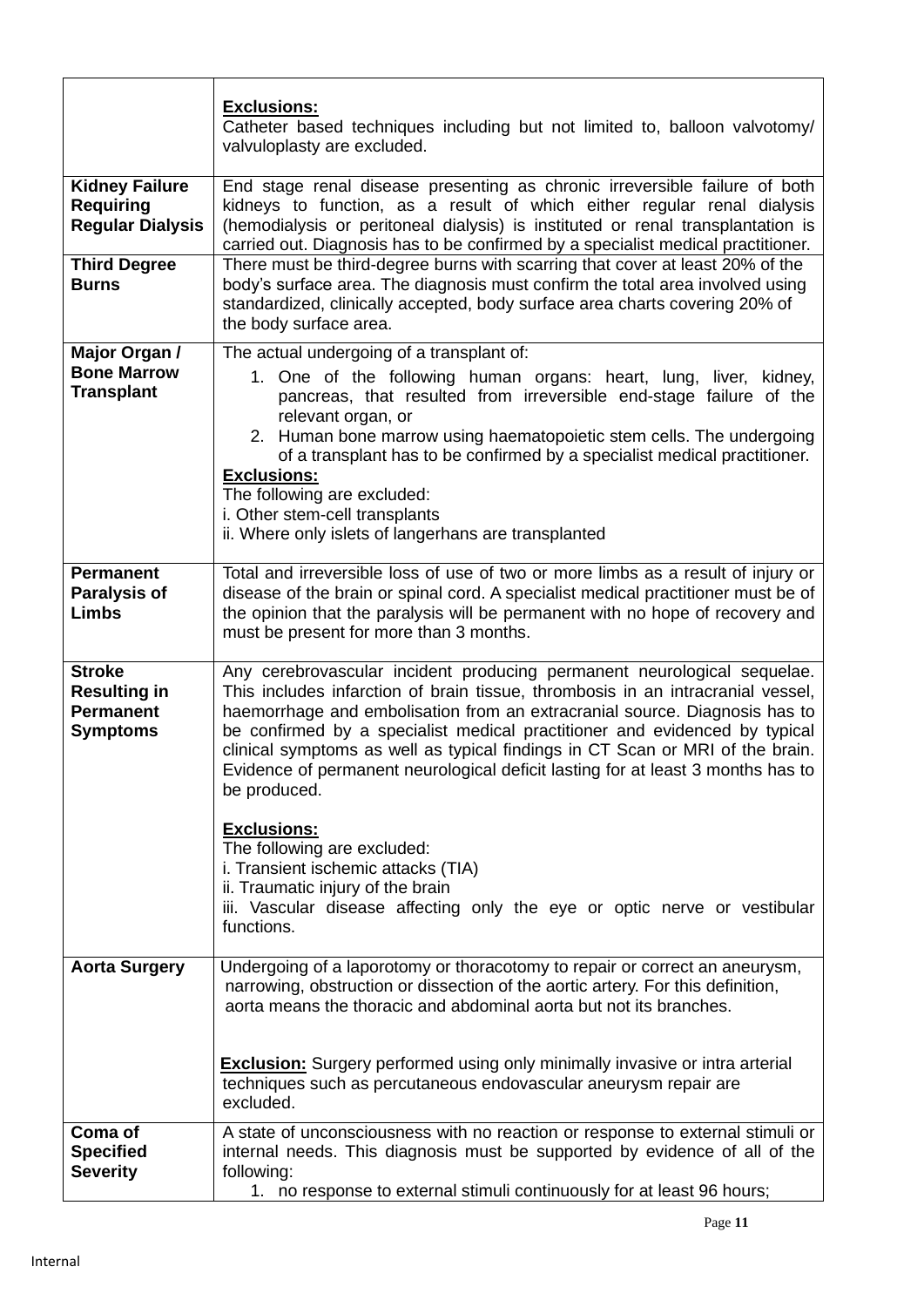|                  | 2. life support measures are necessary to sustain life; and<br>3. permanent neurological deficit which must be assessed at least 30<br>days after the onset of the coma.<br>The condition has to be confirmed by a specialist medical practitioner. Coma<br>resulting directly from alcohol or drug abuse is excluded.                                                                         |
|------------------|------------------------------------------------------------------------------------------------------------------------------------------------------------------------------------------------------------------------------------------------------------------------------------------------------------------------------------------------------------------------------------------------|
| <b>Blindness</b> | Total, permanent and irreversible loss of all vision in both eyes as a result of<br>illness or accident.<br>The Blindness is evidenced by:<br>i. corrected visual acuity being 3/60 or less in both eyes or;<br>ii. the field of vision being less than 10 degrees in both eyes.<br>The diagnosis of blindness must be confirmed and must not be correctable by<br>aids or surgical procedure. |

**Interpretation:** In this Rider Policy Document, where appropriate, references to the singular will include references to the plural and references to one gender will include references to the other.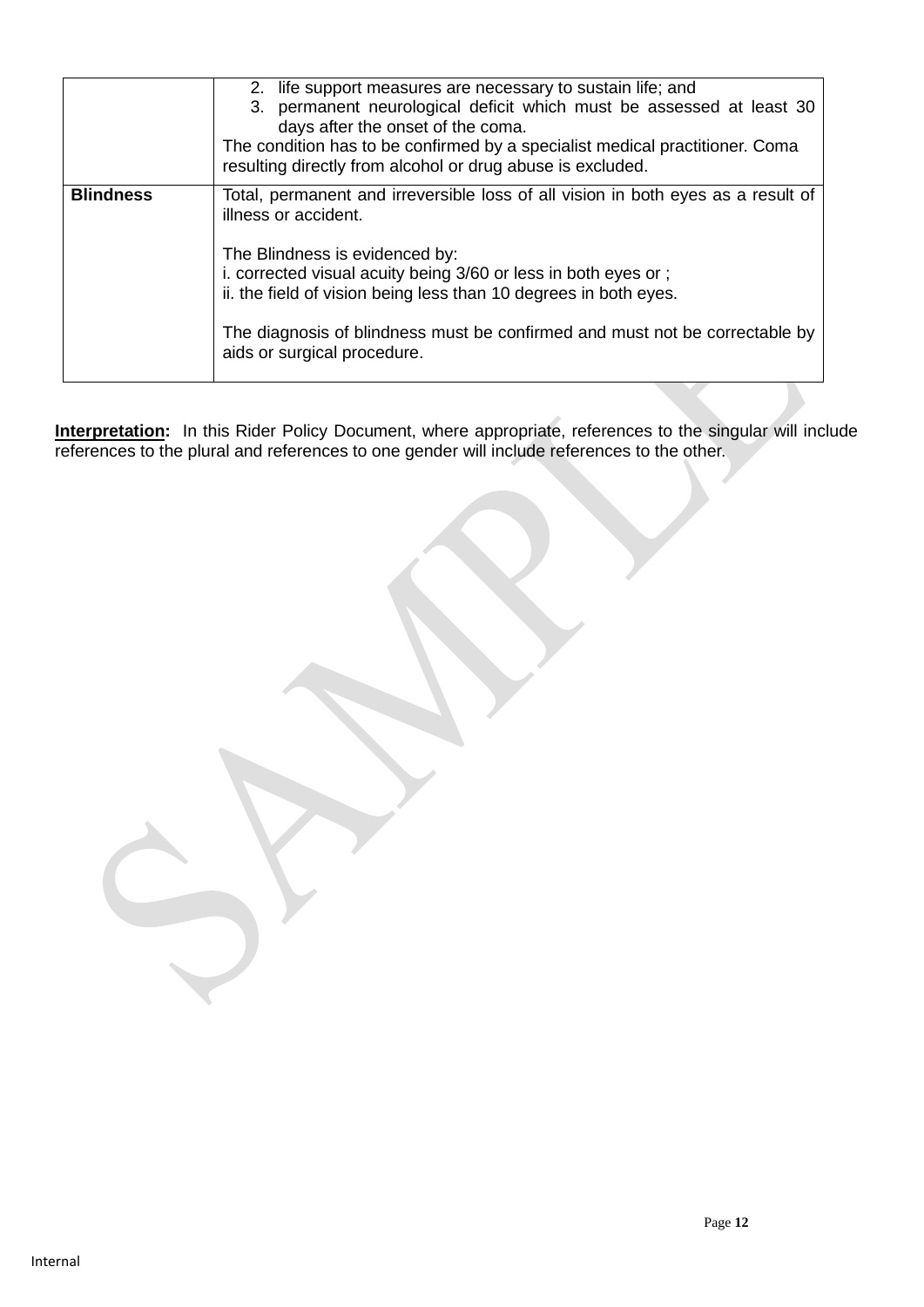## **PART – C**

## **BENEFITS**

The Option selected by You is specified in the Policy Schedule which shall be applicable under this Rider Policy and the Benefits shall be payable as under:

| <b>Option 1 - On Death</b>                                                                                                                                                                                                                                                                                                                                                                                                                                                                                                                                                                             |                                                                                                                                                                                                                                                                                                                                 |  |
|--------------------------------------------------------------------------------------------------------------------------------------------------------------------------------------------------------------------------------------------------------------------------------------------------------------------------------------------------------------------------------------------------------------------------------------------------------------------------------------------------------------------------------------------------------------------------------------------------------|---------------------------------------------------------------------------------------------------------------------------------------------------------------------------------------------------------------------------------------------------------------------------------------------------------------------------------|--|
| When payable                                                                                                                                                                                                                                                                                                                                                                                                                                                                                                                                                                                           | <b>Benefit Applicable</b>                                                                                                                                                                                                                                                                                                       |  |
| On Your death within the Policy Term of<br>Rider and when the Base Plan and this<br>Rider Policy are in force                                                                                                                                                                                                                                                                                                                                                                                                                                                                                          | All future Premiums that would have been payable<br>under the Base Plan Policy for the Policy Term of<br>Rider, will be waived.                                                                                                                                                                                                 |  |
| Option 2 - On Critical Illness or Accidental Total and Permanent Disability                                                                                                                                                                                                                                                                                                                                                                                                                                                                                                                            |                                                                                                                                                                                                                                                                                                                                 |  |
| When payable                                                                                                                                                                                                                                                                                                                                                                                                                                                                                                                                                                                           | <b>Benefit Applicable</b>                                                                                                                                                                                                                                                                                                       |  |
| If You suffer Total and Permanent<br>Disability when the Base Plan and this<br>Rider Policy are in force solely and<br>directly due to an Accident or You are<br>diagnosed to be suffering from any of the<br>insured 12 Critical Illnesses (subject to<br>definitions) during the Policy Term of<br>Rider and You survive for at least 30 days<br>from the date of diagnosis, provided the<br>Critical Illness occurred after 90 days<br>from the date of issuance/revival of this<br>Rider, then                                                                                                     | All future Premiums that would have been payable<br>under the Base Plan Policy for the Policy Term of<br>Rider, will be waived, provided that in the case of a<br>Critical Illness, the diagnosis of the Critical Illness is<br>confirmed through medical tests or through the<br>certificate issued by a Medical Practitioner. |  |
|                                                                                                                                                                                                                                                                                                                                                                                                                                                                                                                                                                                                        | Option 3 - On Death or Critical Illness or Accidental Total and Permanent Disability                                                                                                                                                                                                                                            |  |
| When payable                                                                                                                                                                                                                                                                                                                                                                                                                                                                                                                                                                                           | <b>Benefit Applicable</b>                                                                                                                                                                                                                                                                                                       |  |
| If You suffer from Total and Permanent<br>Disability when the Base Plan and this<br>Rider Policy are in force solely and<br>directly due to an Accident or You are<br>diagnosed to be suffering from any of the<br>insured 12 Critical Illnesses(subject to<br>during the Policy Term of<br>definitions)<br>Rider and You survive for at least 30 days<br>from the date of diagnosis, provided the<br>Critical Illness occurred after 90 days<br>from the date of issuance/revival of this<br>Rider, then or Your death occurs during<br>the Policy Term of the Rider, whichever is<br>the earliest, : | All future Premiums that would have been payable<br>under the Base Plan Policy for the Policy Term of<br>Rider, will be waived, provided that in the case of a<br>Critical Illness, the diagnosis of the Critical Illness is<br>confirmed through medical tests or through the<br>certificate issued by a Medical Practitioner. |  |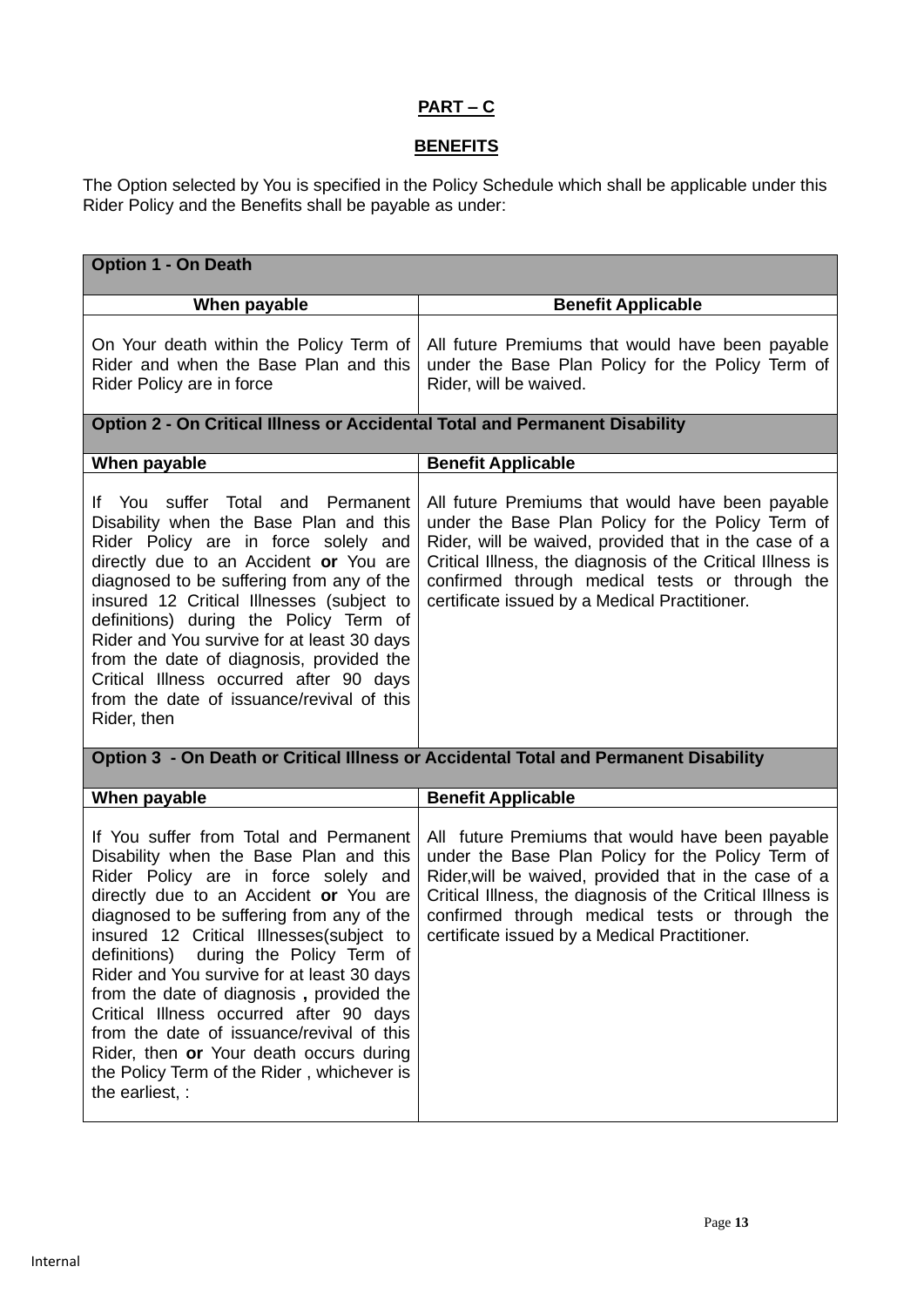#### **Note:**

- 1. The Option once selected cannot be changed and You cannot select any other Option under this Rider Policy.
- 2. Under Option 2 and 3, on the application of the Benefit under this Rider Policy, the Rider Policy shall automatically terminate but the benefits under the Base Plan Policy will continue until the end of the Policy Term of the Base Plan.
- 3. Under Option 2 and 3, on the application of the Critical Illness benefit under this Rider Policy, if the premium is due and paid before completion of 30 days from the date of confirmed diagnosis, such amount of premium paid will be refunded to You.
- 4. Under Option 2 and 3 , Claim for critical illness will only be accepted if the illness has occurred after 90 days from the date of issue/ date of revival of the rider.

| <b>Claim due to Suicide:</b>               |                                                                                                       |
|--------------------------------------------|-------------------------------------------------------------------------------------------------------|
| When payable                               | <b>Amount Payable</b>                                                                                 |
|                                            | In case of death due to suicide within $12 \mid$ The nominee or beneficiary of the policyholder shall |
| months from the date of commencement       | be entitled to at least 80% of the total premiums paid                                                |
| of risk under the rider coverage or from   | till the date of death or the surrender value available                                               |
| the date of revival of the rider coverage, | as on the date of death whichever is higher, provided                                                 |
| as applicable                              | the rider coverage is in force.                                                                       |

| <b>Survival Benefit:</b>                                                                  |                       |  |
|-------------------------------------------------------------------------------------------|-----------------------|--|
| When payable                                                                              | <b>Amount Payable</b> |  |
| On You surviving till the expiry of the No amount is payable<br>Term of the Rider Policy: |                       |  |

#### **Specific Rider Terms & Conditions:**

- 1) The Benefits under the 'in force' Rider Policy shall be available only during the Term of the Rider Policy.
- 2) If You opt for the Rider on the Policy Anniversary of the Base Plan subsequent to the Risk Commencement Date of the Base Plan, the Term of the Rider Policy would be equal to the remaining Premium Payment Term of the Base Plan.
- 3) Termination of the Rider: The Rider Policy shall terminate immediately and automatically on the occurrence of the earliest of the following:
	- a. On the Premiums under the Base Plan being waived by the application of this Rider;
	- b. The expiry of the Term of the Rider Policy;
	- c. The Base Plan being terminated or discontinued or becoming paid-up;
	- d. The Rider Policy being terminated and discontinued separately.
	- e. You attaining the age of 70 years.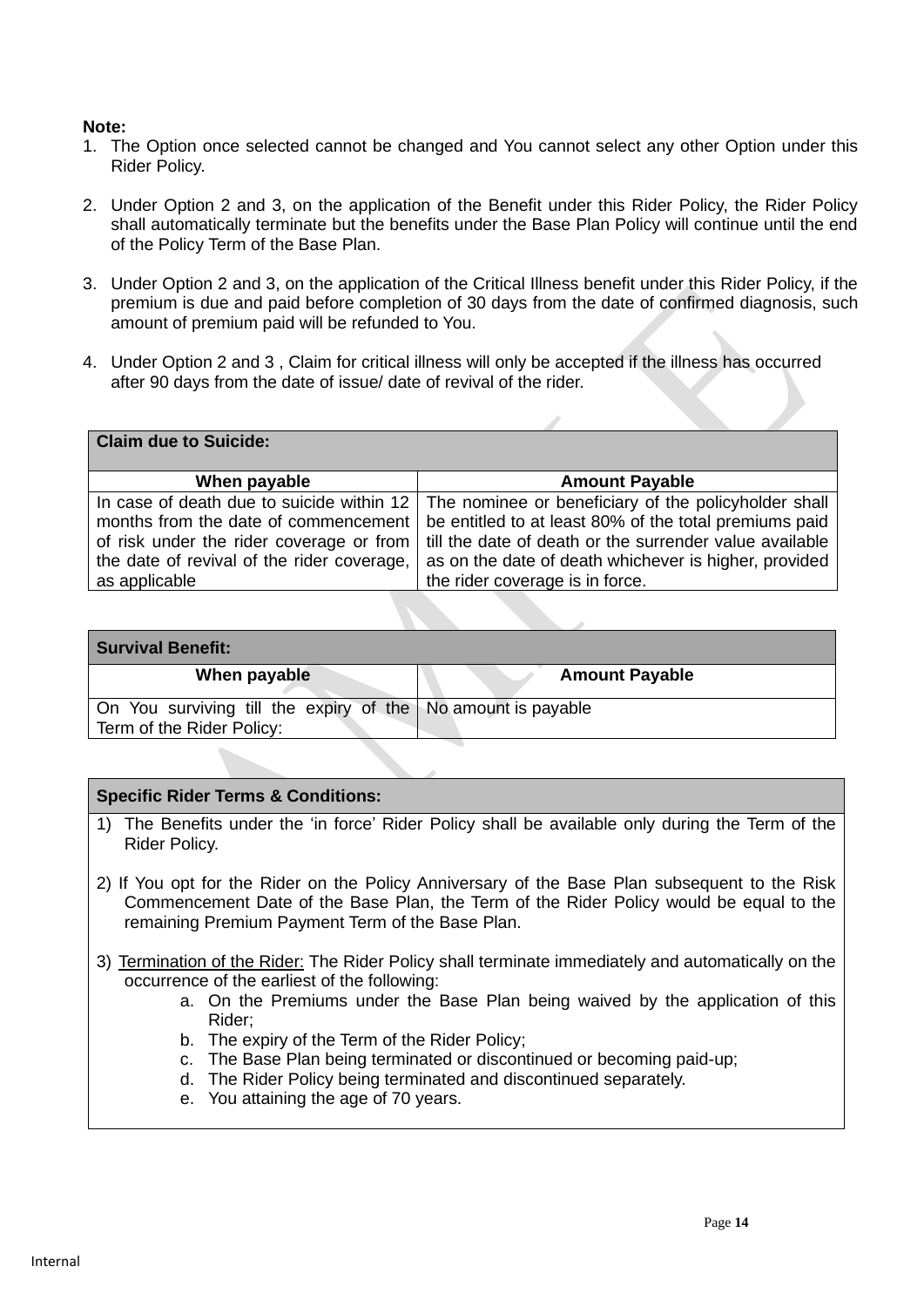#### **Grace Period:**

If We do not receive the Premium in full by the premium due date under this Rider Policy, then We will allow a Grace Period which is same as that allowed under the Base Plan to which this Rider is appended to, during which You must pay the Premium due in full. The Benefit will not be available for the period for which no premium is received by the Company.

|    | <b>Exclusions:</b>                                                                                                                                                                                                                                                                                                                                                         |  |
|----|----------------------------------------------------------------------------------------------------------------------------------------------------------------------------------------------------------------------------------------------------------------------------------------------------------------------------------------------------------------------------|--|
| 1  | <b>Critical Illness</b>                                                                                                                                                                                                                                                                                                                                                    |  |
|    | We will not be liable to make any payment under this Rider if the Critical Illness suffered by<br>You is directly or indirectly due to or caused, occasioned, accelerated or aggravated by any<br>of the following:                                                                                                                                                        |  |
|    | Any Pre-Existing Disease;<br>$\bullet$                                                                                                                                                                                                                                                                                                                                     |  |
|    | Any disease covered under Critical Illness occurring within 90 days of the start of<br>$\bullet$<br>Rider Policy (i.e. during the waiting period);                                                                                                                                                                                                                         |  |
|    | Any external congenital anomaly which is not as a consequence of Genetic disorder.<br>$\bullet$<br>Congenital anomaly which is in the visible and accessible parts of the body is referred<br>to as External Congenital Anomaly. Congenital Anomaly means a condition which is<br>present since birth, and which is abnormal with reference to form, structure or position |  |
|    | Intentional self-inflicted injury, attempted suicide, while sane or insane.<br>$\bullet$                                                                                                                                                                                                                                                                                   |  |
|    | Alcohol or Solvent abuse or taking of Drugs, narcotics or psychotropic substances<br>$\bullet$<br>unless taken in accordance with the lawful directions and prescription of a registered<br>medical practitioner.                                                                                                                                                          |  |
|    | Failure to seek or follow medical advice.<br>$\bullet$                                                                                                                                                                                                                                                                                                                     |  |
|    | War, invasion, act of foreign enemy, hostilities (whether war be declared or not),<br>armed or unarmed truce, civil war, mutiny, rebellion, revolution, insurrection, military<br>or usurped power, riot or civil commotion, strikes.                                                                                                                                      |  |
|    | Taking part in any naval, military or air force operation during peace time.<br>$\bullet$                                                                                                                                                                                                                                                                                  |  |
|    | Participation by You in any flying activity, except as a bona fide, fare paying<br>$\bullet$<br>passenger, pilot or cabin crew of a recognized airline on regular routes and on a<br>scheduled timetable.                                                                                                                                                                  |  |
|    | Participation by You in a criminal or unlawful act with criminal intent.<br>٠                                                                                                                                                                                                                                                                                              |  |
|    | Engaging in or taking part in professional sport(s) or any hazardous pursuits,<br>٠<br>including but not limited to, diving or riding or any kind of race; underwater activities<br>involving the use of breathing apparatus or not; martial arts; hunting; mountaineering;<br>parachuting; bungee-jumping.                                                                |  |
|    | Nuclear Contamination; the radioactive, explosive or hazardous nature of nuclear fuel<br>$\bullet$<br>materials or property contaminated by nuclear fuel materials or accident arising from<br>such nature                                                                                                                                                                 |  |
| 2. | <b>Total and Permanent Disability</b>                                                                                                                                                                                                                                                                                                                                      |  |
|    | We will not be liable to make any payment under this Rider Policy if Your disability is directly<br>or indirectly due to or caused, occasioned, accelerated or aggravated by any of the<br>following:                                                                                                                                                                      |  |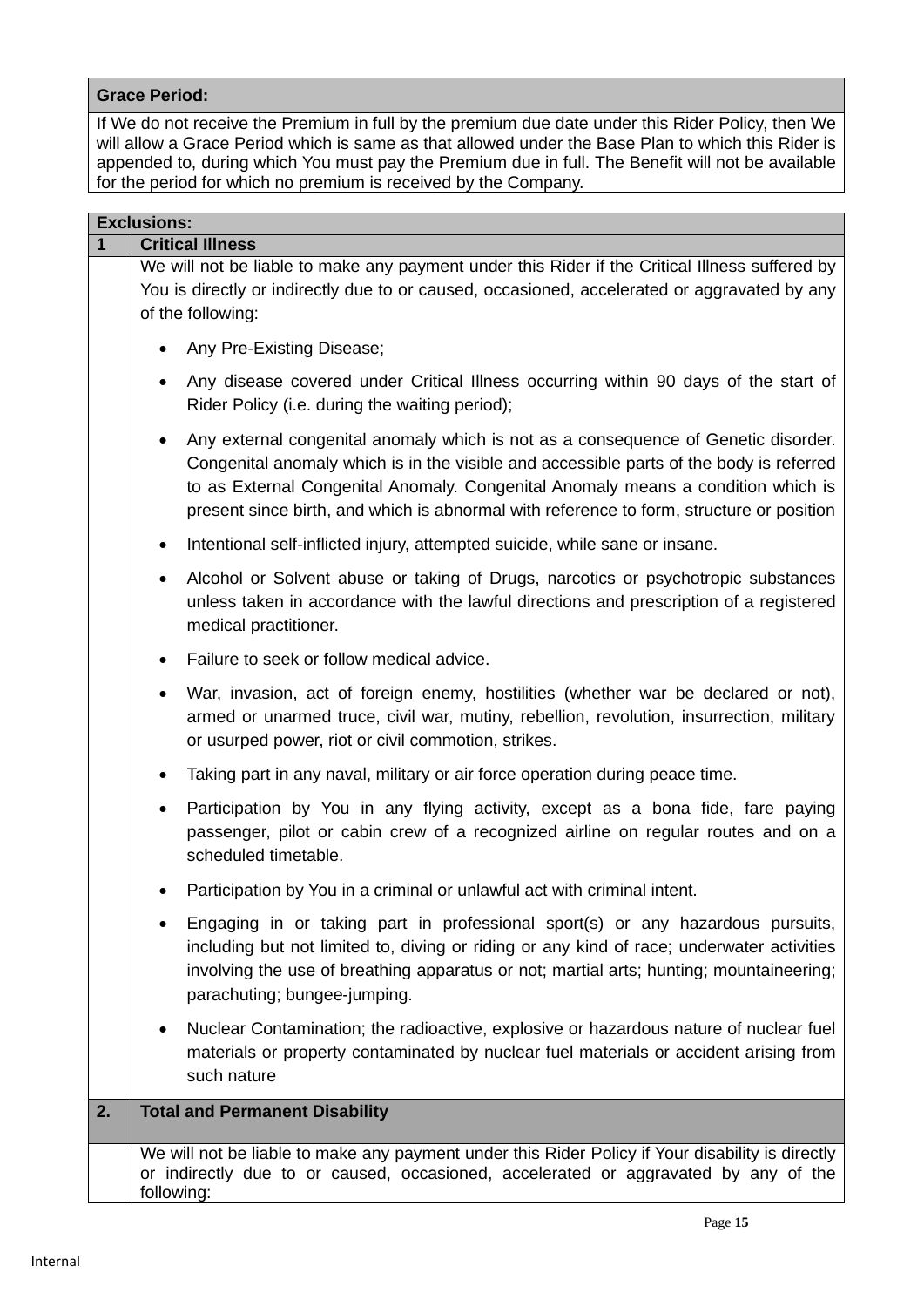- Suicide or attempted suicide or self inflicted injury, whether You are medically sane or insane.
- Failure to seek medical advice or treatment.
- War, terrorism, invasion, act of foreign enemy, hostilities, civil war, martial law, rebellion, revolution, insurrection, military or usurper power, riot or civil commotion. War means any war whether declared or not.
- Service in the armed forces, or any police organization, of any country at war or service in any force of an international body.
- Committing an assault, a criminal offence, an illegal activity or any breach of law, with criminal intent.
- Engaging in or taking part in professional sport(s) or any hazardous pursuits, including but not limited to, diving or riding or any kind of race; underwater activities involving the use of breathing apparatus or not; martial arts; hunting; mountaineering; parachuting; bungee jumping
- Alcohol or Solvent abuse or taking of Drugs, narcotics or psychotropic substances unless taken in accordance with the lawful directions and prescription of a registered medical practitioner
- Participation by You in any flying activity, except as a bona fide, fare paying passenger, pilot or cabin crew of a recognized airline on regular routes and on a scheduled timetable.
- Disability as a result of any disease or infection.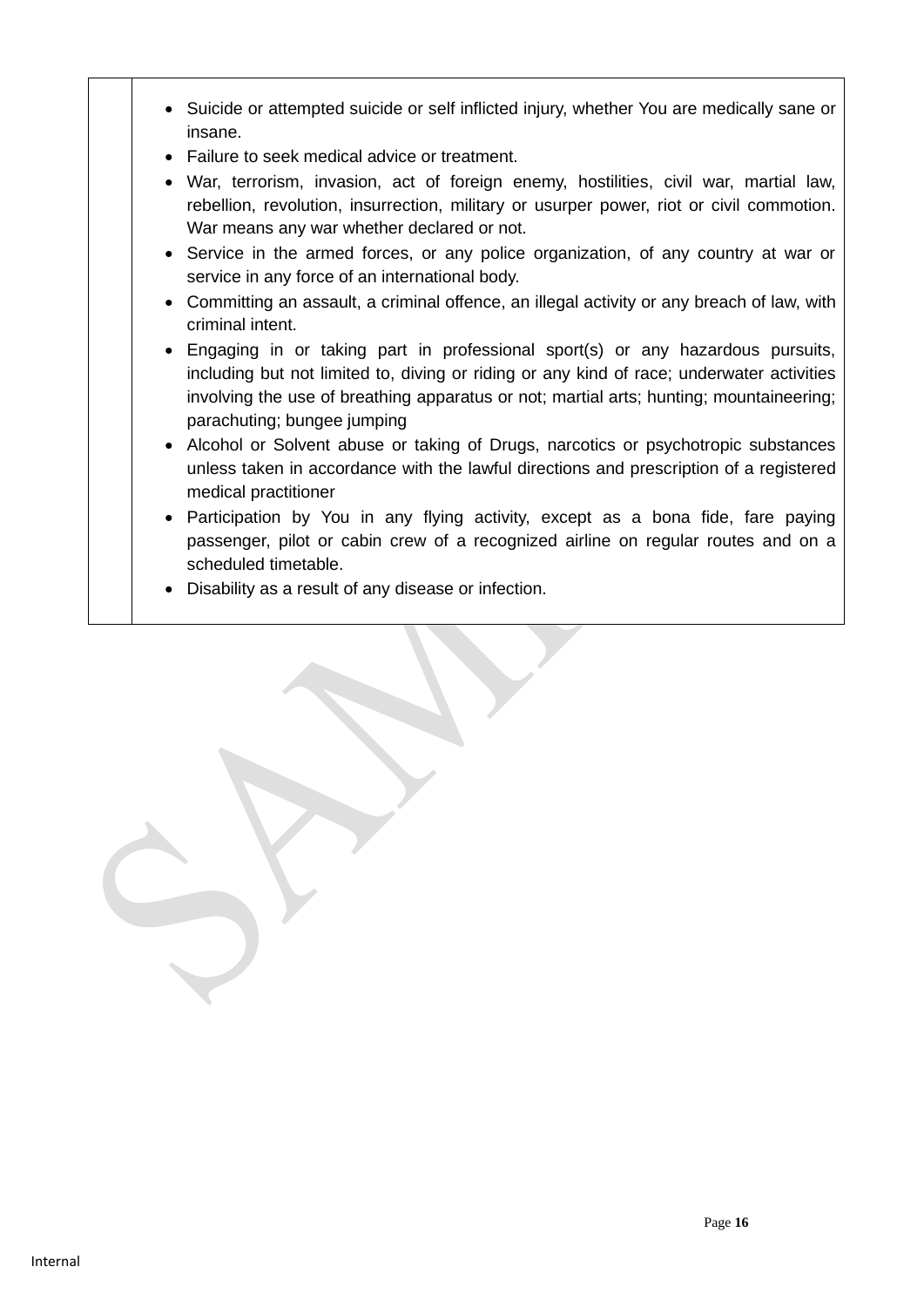## **PART D**

| <b>Surrender Benefit:</b>                              |                       |  |  |  |
|--------------------------------------------------------|-----------------------|--|--|--|
| When payable                                           | <b>Amount Payable</b> |  |  |  |
| the   Nil<br>On<br>surrender of<br><b>Rider Policy</b> |                       |  |  |  |

#### **Revival:**

If You have discontinued paying the Premium under the Base Plan and the Rider Policy, then the Rider Policy will automatically lapse alongwith the Base Plan and it can be revived only in accordance with the terms of the Base Plan.

If you have discontinued paying only the Rider Premium, the Rider Policy will automatically lapse and cannot be revived thereafter. Any revival of the Rider Policy will be considered alongwith the revival of the Base Plan and not in isolation.

#### **Free look Period:**

You may return the Policy Document to Us within 15 days\* of receipt of the Policy Document if You disagree with any of the terms and conditions by giving Us written reasons for Your objection. We will refund the Premium received after deducting proportionate risk premium for the period of cover, stamp duty charges and medical expenses (if any).

\*A free look period of 30 days will be offered for policies sold through distance marketing (where distance marketing means sale of insurance products through any means of communication other than in person).

#### **Loan under the Policy:**

Loan is not allowed under this Rider Policy.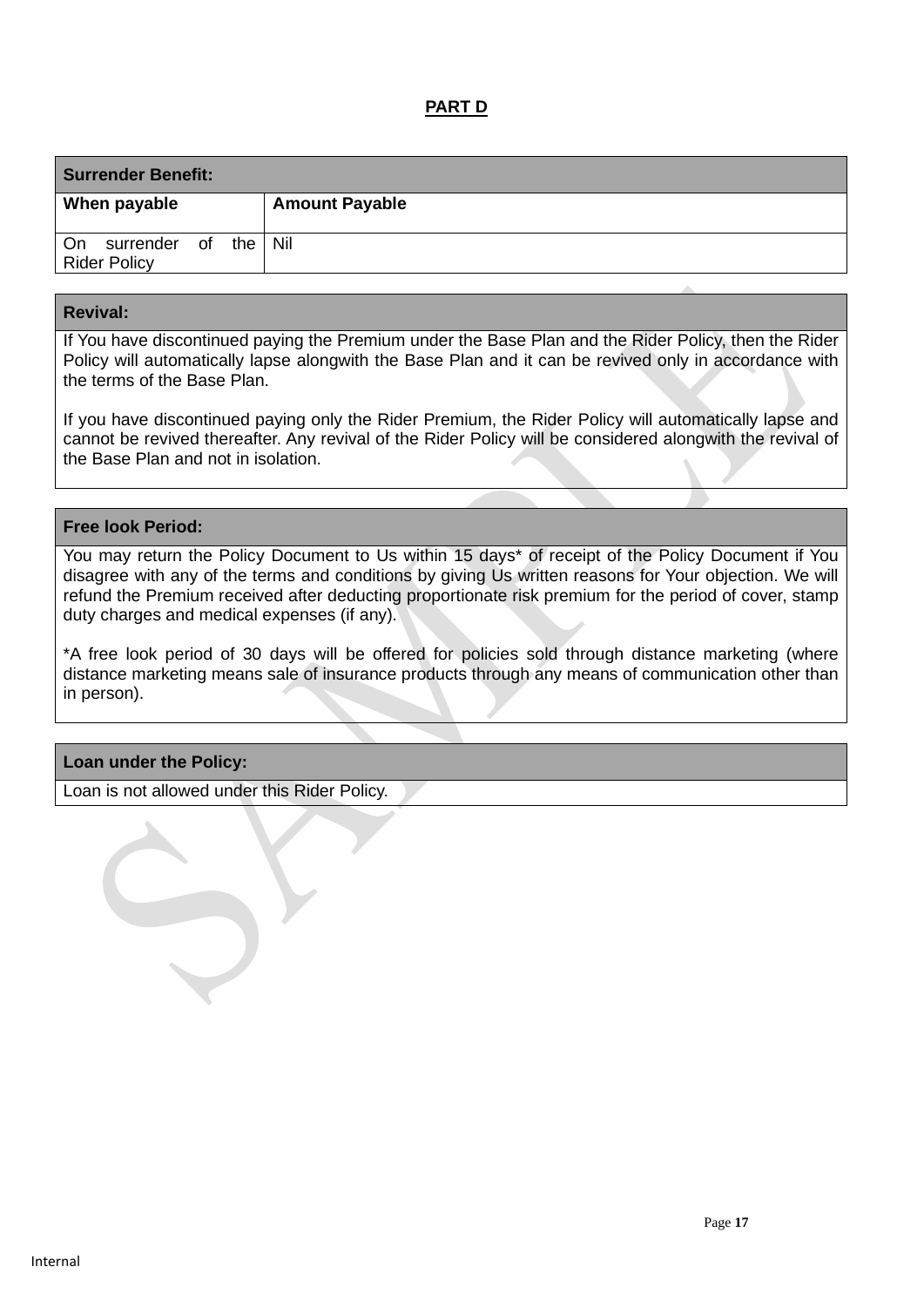**PART E**

Not Applicable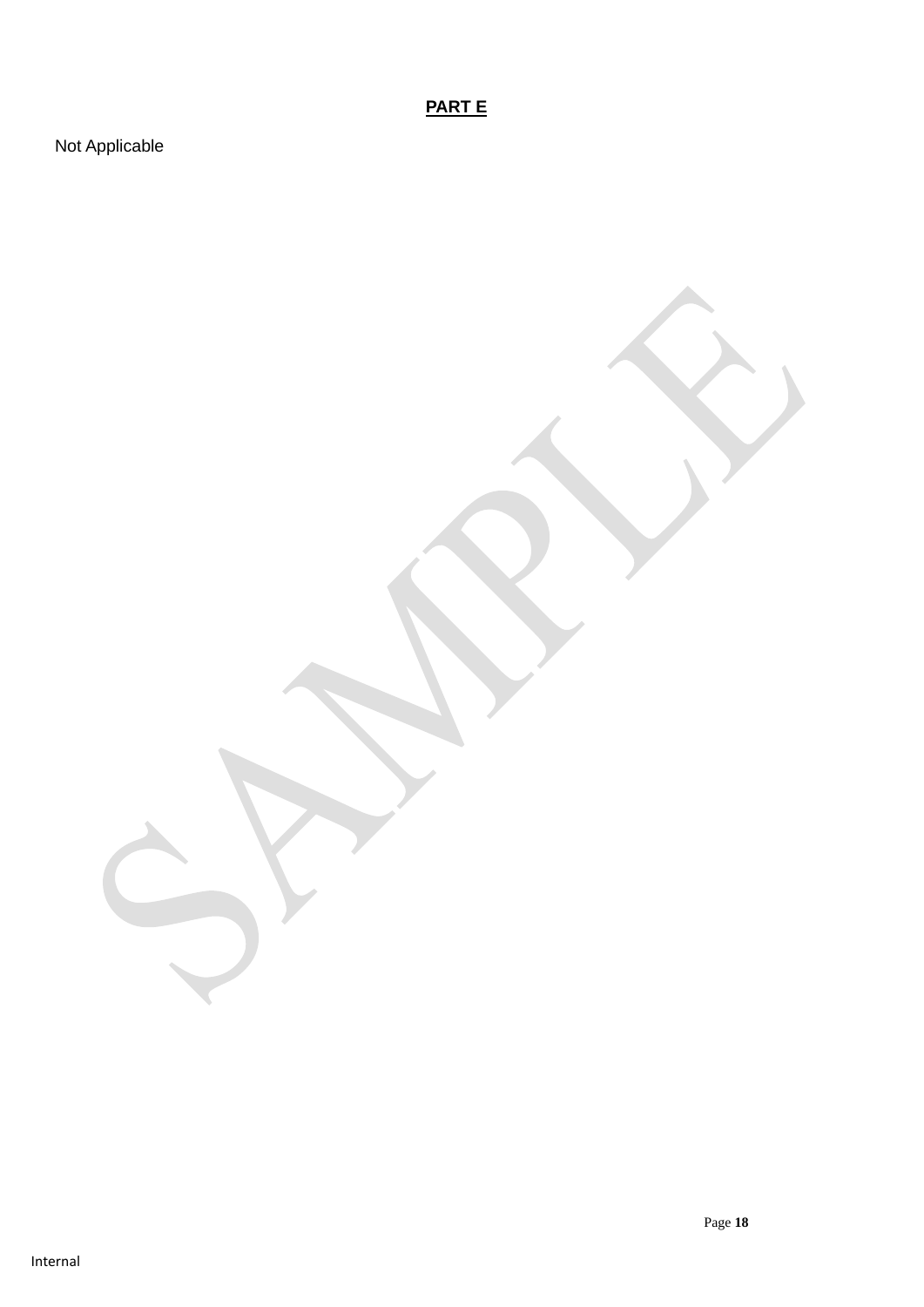# **PART – F**

#### **GENERAL TERMS AND CONDITIONS**

All the general Terms and conditions like Claim Procedure, Nomination, Assignment, Validity/ Nondisclosure, etc will be the same as mentioned in the policy contract of Base Plan to which this Rider is appended to.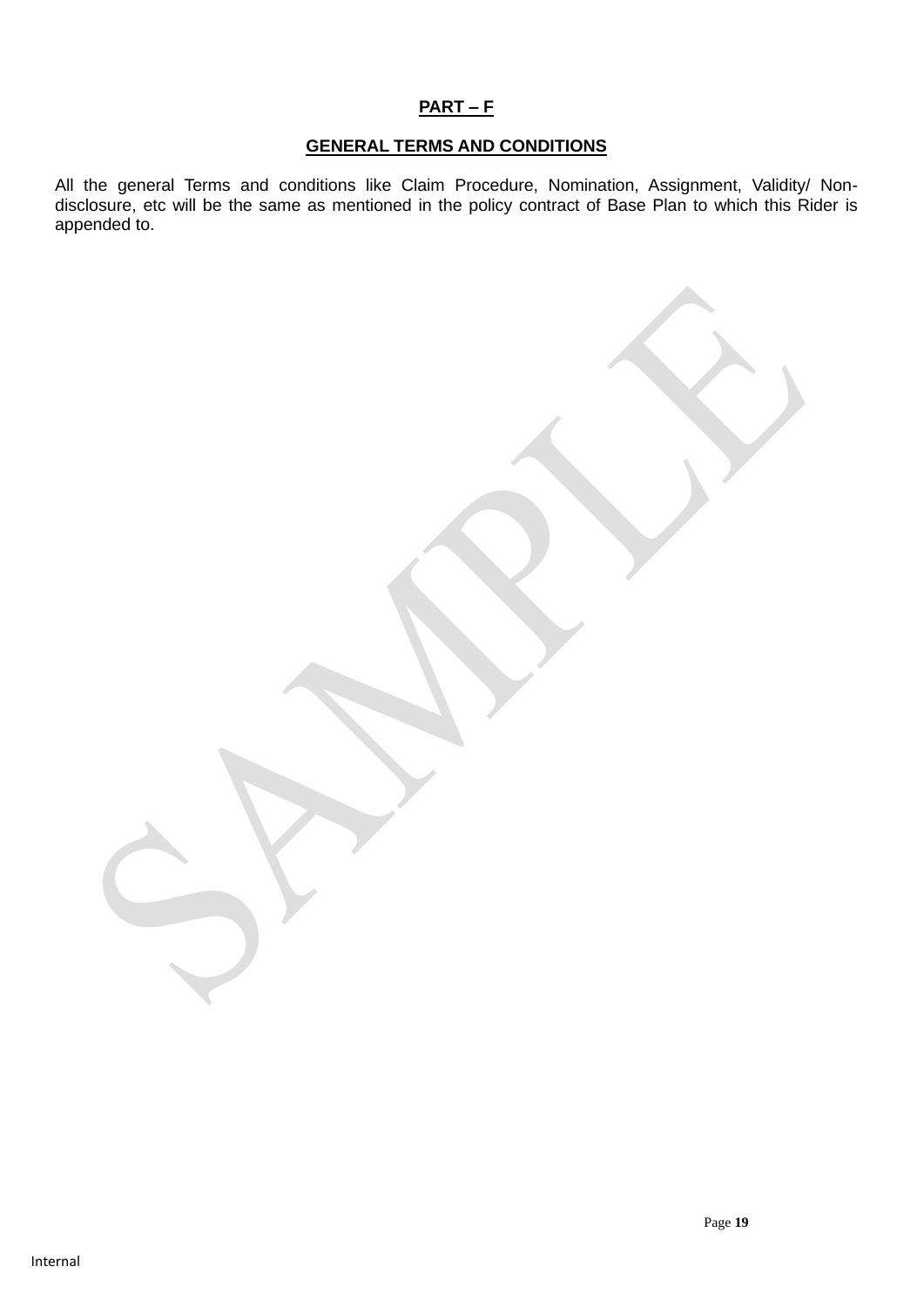## **PART - G**

**Grievance Redressal Mechanism:** We have established a Grievance Redressal Mechanism to assist in the resolution of any complaint, grievance or dispute in respect of the Policy. You are requested to submit your written complaint at any of the below mentioned touch points:

### **Step 1:**

- Toll free customer care number: 1-800-2121-212 (9:00 am to 9:00 pm, 7 days a week).
- Email us at: complaints@edelweisstokio.in / [care@edelweisstokio.in](mailto:care@edelweisstokio.in)
- Write to us at: Customer Care, Edelweiss Tokio Life Insurance Company Ltd, 6<sup>th</sup> Floor, Tower 3, Wing 'B', Kohinoor City, Kirol Road, Kurla (W), Mumbai – 400070.
- You can lodge your grievance/complaint at any of our branches/offices

### **Step 2:**

If you do not receive any resolution to your complaint within a period of 2 weeks or if the response is not as per your expectations, please feel free to contact our Grievance Redressal Officer, at any of the below touch points:

- +91-22-71013322 (Between 10 am to 7 pm on Monday to Friday, except public holidays).
- [GRO@edelweisstokio.in](mailto:GRO@edelweisstokio.in)
- Write to us at: Customer Care, Edelweiss Tokio Life Insurance Company Limited, 6<sup>th</sup> Floor, Tower 3, Wing 'B', Kohinoor City, Kirol Road, Kurla (W), Mumbai - 400070.

#### **Step 3:**

If you are not satisfied with the response of the GRO or do not receive a response from us within 14 days, you may approach the Grievance Cell of Insurance Regulatory and Development Authority of India (IRDAI'') on the following contact details:

- IRDAI Grievance Call Centre (IGCC) Toll free No: 155255
- Email ID: complaints@irda.gov.in
- Register online at: http://www.igms.irda.gov.in/

Address for communication for complaints by fax/paper:

Consumer Affairs Department Insurance Regulatory and Development Authority of India Sy. No. 115/1 Financial District Nanakramguda Gachibowli

Hyderabad – 500 032, Telangana Fax No: 91- 40 – 20204000

If the complaint/grievance has still not been resolved, you may at any time approach the Office of the Insurance Ombudsman established by the Central Government of India as per Rule 13 and 14 of the Insurance Ombudsman Rules, 2017 ('Insurance Ombudsman Rules').

#### **Powers of Insurance Ombudsman under Rule 13 of the Insurance Ombudsman Rules:**

The Ombudsman shall receive and consider the following complaints or disputes relating to: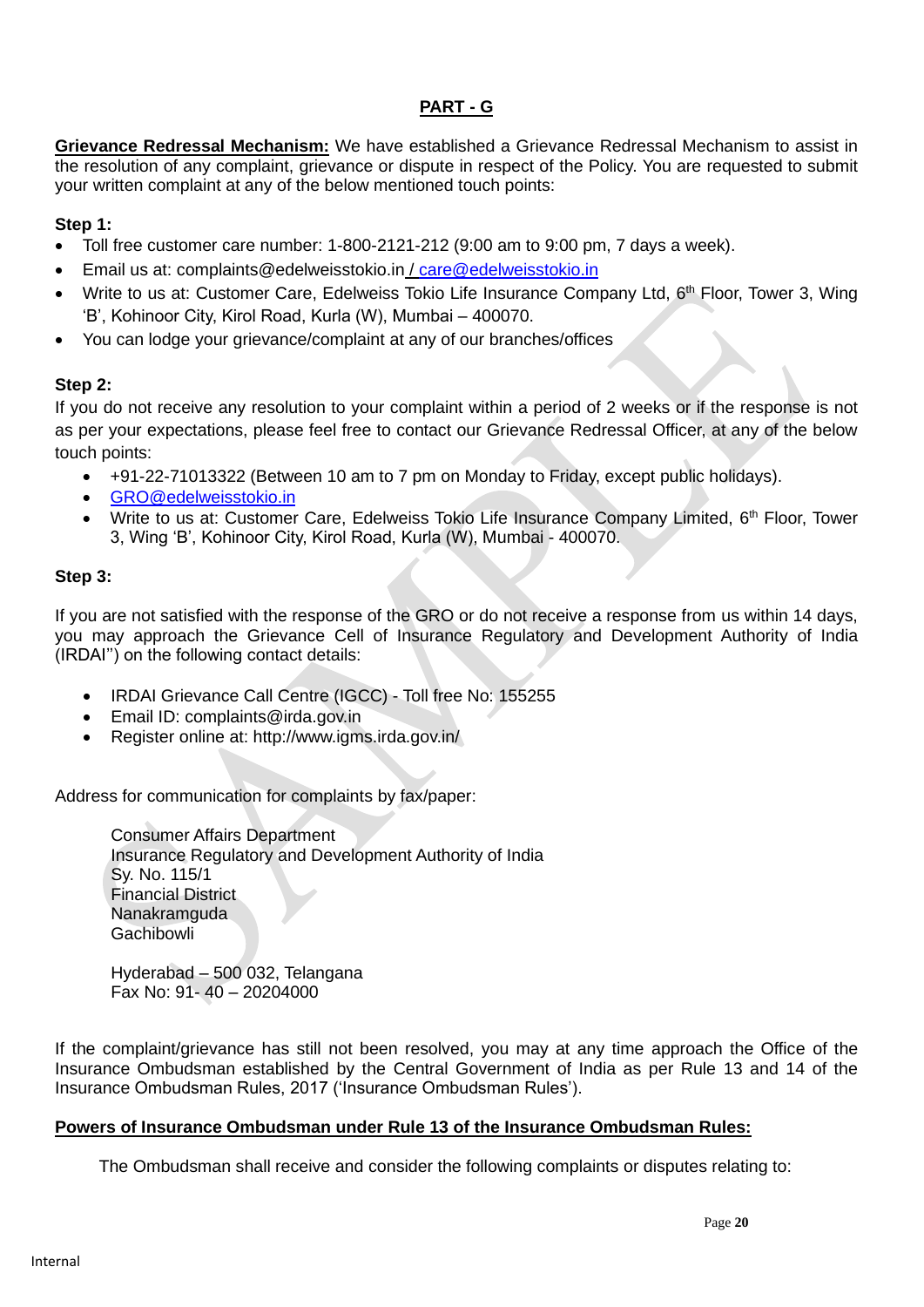- a. delay in settlement of claims, beyond the time specified in the regulations, framed under the Insurance Regulatory and Development Authority of India Act, 1999;
- b. any partial or total repudiation of claims by the Company;
- c. disputes over premium paid or payable in terms of insurance policy;
- d. misrepresentation of policy terms and conditions at any time in the policy document or policy contract;
- e. legal construction of insurance policies in so far as the dispute relates to claim;
- f. policy servicing related grievances against the Company and their agents and intermediaries;
- g. issuance of life insurance policy including health insurance policy which is not in conformity with the proposal form submitted by the proposer;
- h. non-issuance of insurance policy after receipt of premium in life insurance including health insurance; and

any other matter resulting from the violation of provisions of the Insurance Act, 1938 as amended from time to time or the regulations, circulars, guidelines or instructions issued by the IRDAI from time to time or the terms and conditions of the policy contract, in so far as they relate to issues mentioned at clauses (a) to (f) as mentioned above.

#### **Manner in which complaint is to be made in accordance with Rule 14 of the Insurance Ombudsman Rules:**

1. Any person who has a grievance against the Insurer/Company/Us, may himself or through his legal heirs make a complaint in writing to the Ombudsman within whose territorial jurisdiction the branch or office of the Company, complaint against or the residential address or place of residence of the complainant is located.

2. The complaint shall be in writing duly signed by the complainant or through his legal heirs, nominee or assignee and shall state clearly the name and address of the complainant, the name of the branch or office of the insurer against which the complaint is made, the fact giving rise to complaint supported by documents, the nature and extent of the loss caused to the complainant and the relief sought from the Ombudsman.

3. No complaint to the Insurance Ombudsman shall lie unless:

a. the complainant makes a written representation to the Company named in the complaint and—

i. either the Company had rejected the complaint; or

ii. the complainant had not received any reply within a period of one month after the Company received the complainant's representation; or

iii. the complainant is not satisfied with the reply given to him by the Company;

b. The complaint is made within one year-

i. after the order of the Company rejecting the representation is received; or

ii. after receipt of decision of the Company which is not to the satisfaction of the complainant;

iii. after expiry of a period of one month from the date of sending the written representation to the Company if the Company named in the complaint fails to furnish reply to the complainant.

4. The Insurance Ombudsman shall be empowered to condone the delay in filing a complaint as mentioned above under (3) (b), as he may consider necessary, after calling for objections of the Company against the proposed condonation and after recording reasons for condoning the delay and in case the delay is condoned, the date of condonation of delay shall be deemed to be the date of filing of the complaint, for further proceedings under the Insurance Ombudsman Rules.

5. No complaint before the Insurance Ombudsman shall be maintainable on the same subject matter on which proceedings are pending before or disposed of by any court or consumer forum or arbitrator.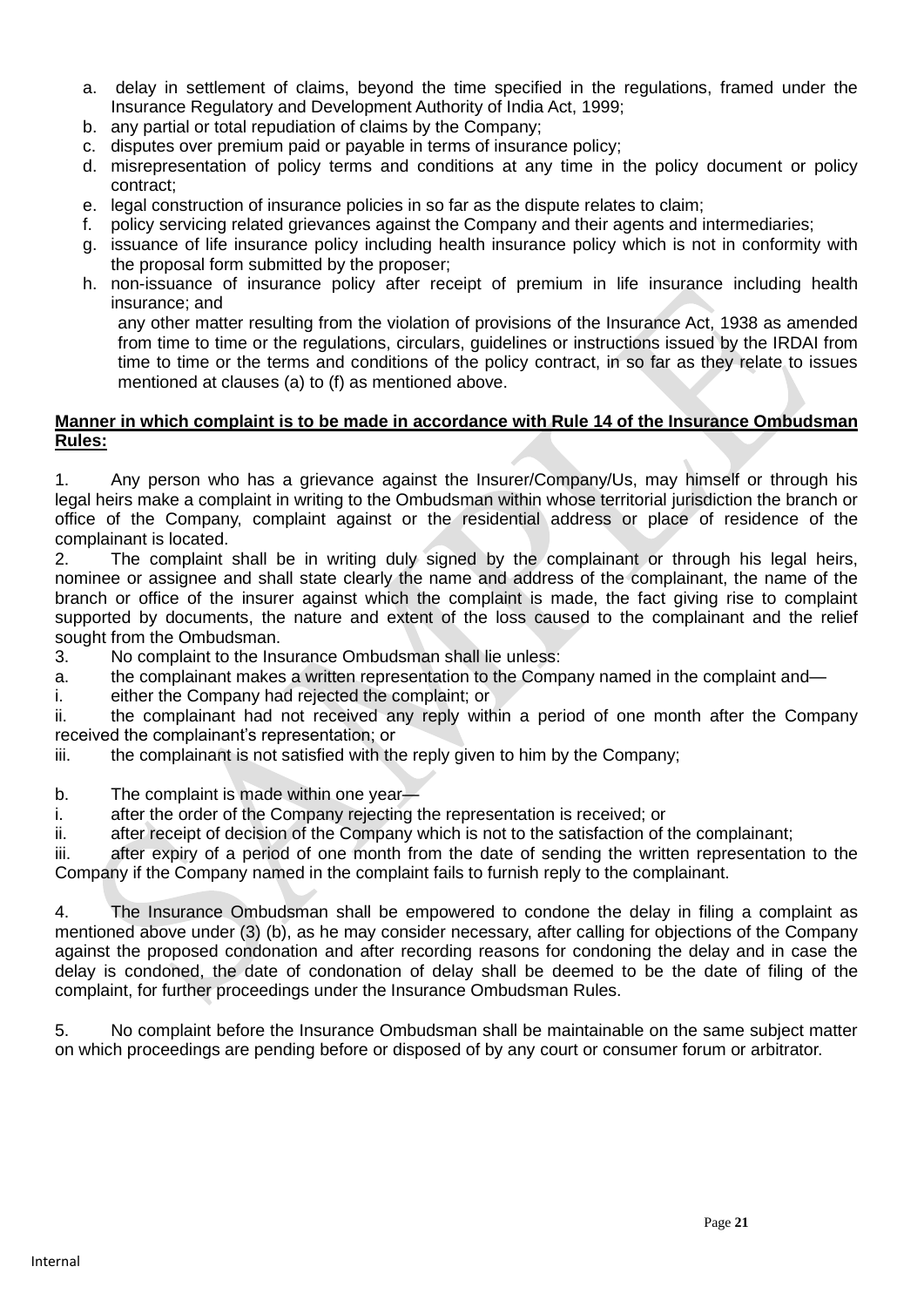# **The list of the Ombudsman with their addresses has been given below:**

| Office of the Insurance Ombudsman,                                         | Office of the Insurance Ombudsman,                                |
|----------------------------------------------------------------------------|-------------------------------------------------------------------|
| Jeevan Prakash Building, 6th floor,                                        | 2 <sup>nd</sup> Floor, Janak Vihar Complex,                       |
| Tilak Marg, Relief Road,                                                   | 6, Malviya Nagar, Opp. Airtel Office, Near New Market,            |
| AHMEDABAD-380 001.                                                         | <b>BHOPAL-462 003.</b>                                            |
| Tel.: 079-25501201/02/05/06                                                | Tel.:- 0755-2769201/9202                                          |
| Fax: 079-27546142                                                          | Fax: 0755-2769203                                                 |
| Email: bimalokpal.ahmedabad@ecoi.co.in                                     | Email: bimalokpal.bhopal@ecoi.co.in                               |
| Office of the Insurance Ombudsman                                          | Office of the Insurance Ombudsman,                                |
| 62, Forest Park,                                                           | SCO No.101-103, 2nd Floor, Batra Building, Sector 17-D,           |
| BHUBANESHWAR-751 009.                                                      | CHANDIGARH-160 017.                                               |
| Tel.: 0674-2596455/2596461                                                 | Tel.: 0172-2706196/2706468                                        |
| Fax: 0674-2596429                                                          | Fax: 0172-2708274                                                 |
| Email: bimalokpal.bhubaneswar@ecoi.co.in                                   | Email: bimalokpal.chandigarh@ecoi.co.in                           |
|                                                                            |                                                                   |
| Office of the Insurance Ombudsman,                                         | Office of the Insurance Ombudsman,                                |
| Fathima Akhtar Court, 4th Floor, 453                                       | 2/2 A, Universal Insurance Bldg., Asaf Ali Road,                  |
| Anna Salai, Teynampet,                                                     | <b>NEW DELHI-110 002.</b>                                         |
| <b>CHENNAI-600 018.</b>                                                    | Tel.: 011-23239633 / 23237532                                     |
| Tel.: 044-24333668/24335284                                                | Fax: 011-23230858                                                 |
| Fax: 044-24333664                                                          | Email: bimalokpal.delhi@ecoi.co.in                                |
| Email: bimalokpal.chennai@ecoi.co.in                                       |                                                                   |
| Office of the Insurance Ombudsman,                                         | Office of the Insurance Ombudsman,                                |
| Jeevan Nivesh, 5 <sup>th</sup> Floor, Nr. Panbazar over bridge, S.S. Road, | 6-2-46, 1st Floor, "Moin Court", Lane Opp. Saleem                 |
| <b>GUWAHATI-781 001 (ASSAM).</b>                                           | Function Palace, A. C. Guards,                                    |
| Tel.: 0361-2132204/05                                                      | Lakdi-Ka-Pool,                                                    |
| Fax: 0361-2732937                                                          | HYDERABAD-500 004.                                                |
| Email: bimalokpal.guwahati@ecoi.co.in                                      | Tel.: 040-65504123/23312122                                       |
|                                                                            | Fax: 040-23376599                                                 |
|                                                                            | Email: bimalokpal.hyderabad@ecoi.co.in                            |
| Office of the Insurance Ombudsman,                                         | Office of the Insurance Ombudsman,                                |
| 2nd Floor, CC 27/2603, Pulinat Bldg., Opp. Cochin Shipyard,                | Hindustan Building, Annexe, 4 <sup>th</sup> Floor, 4, C.R.Avenue, |
| M.G. Road,                                                                 |                                                                   |
|                                                                            | <b>KOLKATA - 700072</b>                                           |
| ERNAKULAM-682 015.                                                         | Tel: 033-22124339/22124340                                        |
| Tel: 0484-2358759/2359338                                                  | Fax: 22124341                                                     |
| Fax.: 0484-2359336                                                         | Email: bimalokpal.kolkata@ecoi.co.in                              |
| Email: bimalokpal.ernakulam@ecoi.co.in                                     |                                                                   |
| Office of the Insurance Ombudsman,                                         | Office of the Insurance Ombudsman.                                |
| 6th Floor, Jeevan Bhawan, Phase-II,                                        | 3rd Floor, Jeevan Seva Annexe, S.V. Road, Santacruz(W),           |
| Nawal Kishore Road, Hazratganj,                                            | MUMBAI-400 054.                                                   |
| <b>LUCKNOW-226 001.</b>                                                    | Tel: 022-26106960/26106552                                        |
| Tel: 0522 -2231331/2231330                                                 | Fax: 022-26106052                                                 |
| Fax: 0522-2231310                                                          | Email: bimalokpal.mumbai@ecoi.co.in                               |
| Email: bimalokpal.lucknow@ecoi.co.in                                       |                                                                   |
| Office of the Insurance Ombudsman,                                         | Office of the Insurance Ombudsman,                                |
| Gr. Floor, Jeevan Nidhi - II, Bhawani Singh Marg,                          | 3rd Floor, Jeevan Darshan, C.T.S. Nos. 195 to 198,                |
| JAIPUR - 302005.                                                           | N.C. Kelkar Road, Narayan Peth                                    |
| Tel: 0141-2740363                                                          | PUNE - 411030.                                                    |
| Email: bimalokpal.jaipur@ecoi.co.in                                        | Tel: 020-41312555                                                 |
|                                                                            | Email: Bimalokpal.pune@ecoi.co.in                                 |
| Office of the Insurance Ombudsman,                                         | Office of the Insurance Ombudsman,                                |
| Jeevan Soudha Building,                                                    | Bhagwan Sahai Palace, 4th Floor, Main Road                        |
| PID No. 57-27-N-19                                                         | Naya Bans, Sector 15, Distt: Gautam Buddh Nagar                   |
| Ground Floor, 19/19, 24th Main Road,                                       | NOIDA - 201301.                                                   |
| JP Nagar, Ist Phase,                                                       | Tel: 0120-2514250/52/53                                           |
| <b>BENGALURU - 560 078.</b>                                                | Email: bimalokpal.noida@ecoi.co.in                                |
| Tel.: 080 - 26652048 / 26652049                                            |                                                                   |
| Email: bimalokpal.bengaluru@ecoi.co.in                                     |                                                                   |
|                                                                            |                                                                   |